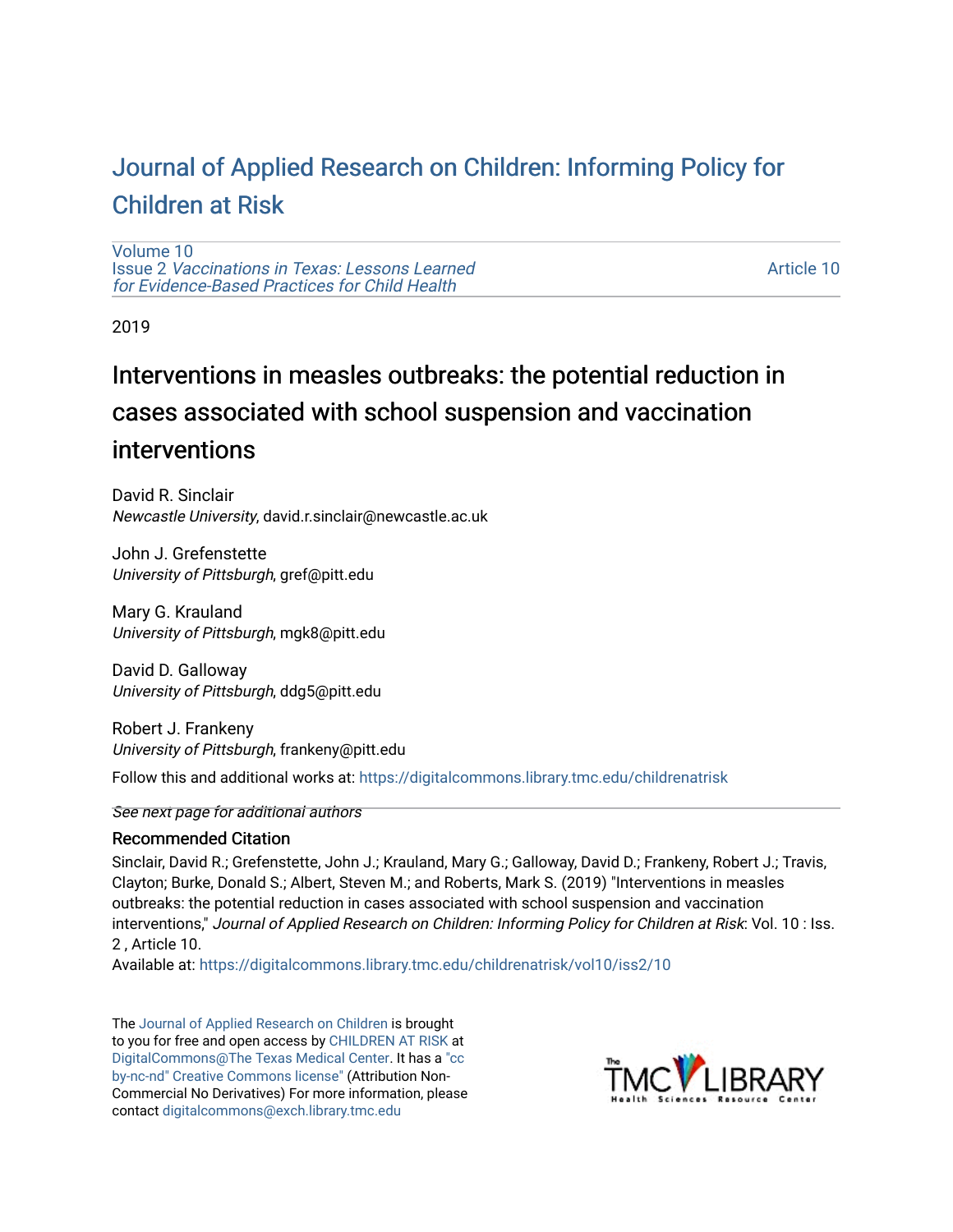### Interventions in measles outbreaks: the potential reduction in cases associated with school suspension and vaccination interventions

#### Authors

David R. Sinclair, John J. Grefenstette, Mary G. Krauland, David D. Galloway, Robert J. Frankeny, Clayton Travis, Donald S. Burke, Steven M. Albert, and Mark S. Roberts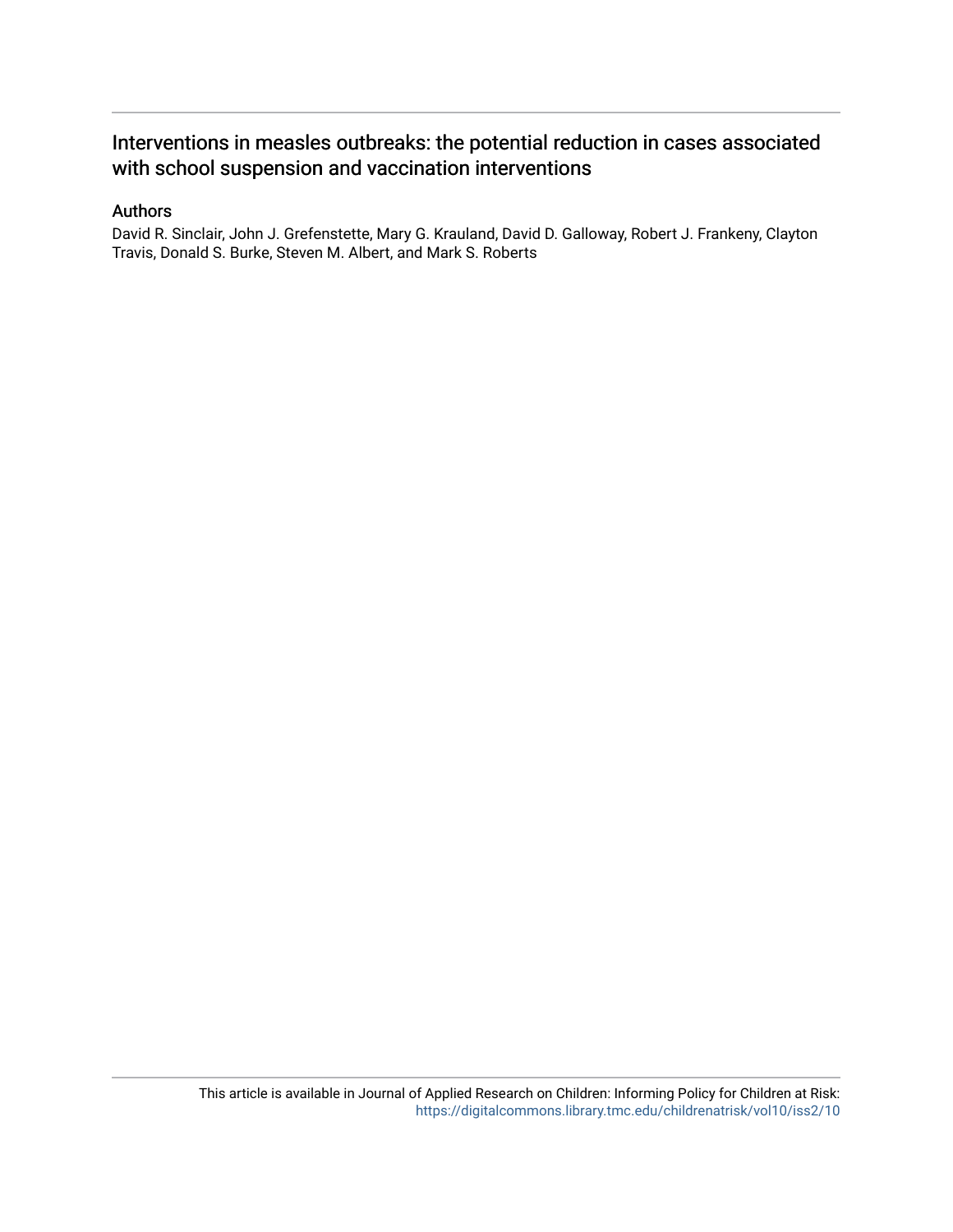## **Introduction**

Measles is an extremely contagious disease that has been resurgent in the US and globally in 2019. <sup>1</sup> Over 1200 cases of measles were reported in the US in 2019, the most since 1992. <sup>2</sup> Approximately 10% of these cases have led to hospitalization, 5% of which had complications including pneumonia and encephalitis.<sup>3</sup> Measles can compromise an individual's immune system, potentially causing problems after recovery, $^{\mathsf{4},\,5}$  and may also lead to death. $^{\mathsf{6}}$ 

Fortunately, immunity to measles is conferred to 97% of people who receive 2 doses of the MMR (measles, mumps, and rubella) vaccine. In the US, the first dose is recommended at 12 months and the second before starting school. <sup>7</sup> As measles is highly infectious, 92%-96% of a homogeneously mixed population should be vaccinated to achieve herd immunity. $^8$ 

Vaccination rates were sufficiently high to eliminate measles in the US (meaning no continuous transmission within the US for at least 12 months) in 2000. 9 Subsequent decreases in vaccination rates in some areas have facilitated measles transmission, putting the US's elimination status in jeopardy. <sup>10</sup> The US marginally retained its elimination status in 2019.<sup>11</sup>

In the US, schoolchildren must either be vaccinated against measles or obtain a vaccine exemption. Requirements for acquiring a vaccine exemption vary by state, however, and 45 of the 50 states allow exemptions for nonmedical reasons as of May 2020. 12

A small minority of parents refuse vaccinations for their children and seek exemptions for nonmedical reasons, including concerns about the perceived safety of vaccines, a lack of knowledge concerning vaccines, a low perceived susceptibility to measles, and social influences. 13,14 Vaccine hesitancy, defined as the "delay in acceptance or refusal of vaccination despite availability of vaccination services,"<sup>15</sup> is not evenly distributed in the population, leading to geographic clusters of unvaccinated children. 16,17 This clustering potentially would allow measles to spread in a community that has a vaccination rate above the herd-immunity threshold.<sup>18</sup>

Three measles outbreaks in Washington (Clark County) and New York (Rockland County and New York City) states in 2019 infected 71, 312, and 649 people, <sup>19-21</sup> respectively. Local government enacted public health interventions in each area with the aim of limiting the spread of measles. These interventions included suspending unvaccinated students from schools<sup>19,22-24</sup> and mandatory vaccinations.<sup>25</sup> Other interventions included contract tracing,<sup>9,20</sup> free vaccination clinics,<sup>25</sup> and prohibiting unvaccinated minors from entering places of public assembly<sup>23</sup> (the last was rescinded after a court challenge<sup>26</sup>). An overview of public health interventions for measles outbreaks is given by Gastañaduy et al.<sup>27</sup>

Beyond these states, the 2020 COVID-19 pandemic demonstrated the ability and willingness of many governments to limit school attendance to control the spread of an infectious disease (eg, Governor of the State of Texas<sup>28</sup>), albeit with significant concerns. 29,30

Texas is the most populous American state that allows nonmedical vaccine exemptions. Its vaccine laws have been found to be among the least effective in the US at reducing vaccine exemptions. <sup>31</sup> Nonmedical vaccine exemptions have increased annually in Texas<sup>32</sup> since a law change in 2003 made it easier to opt out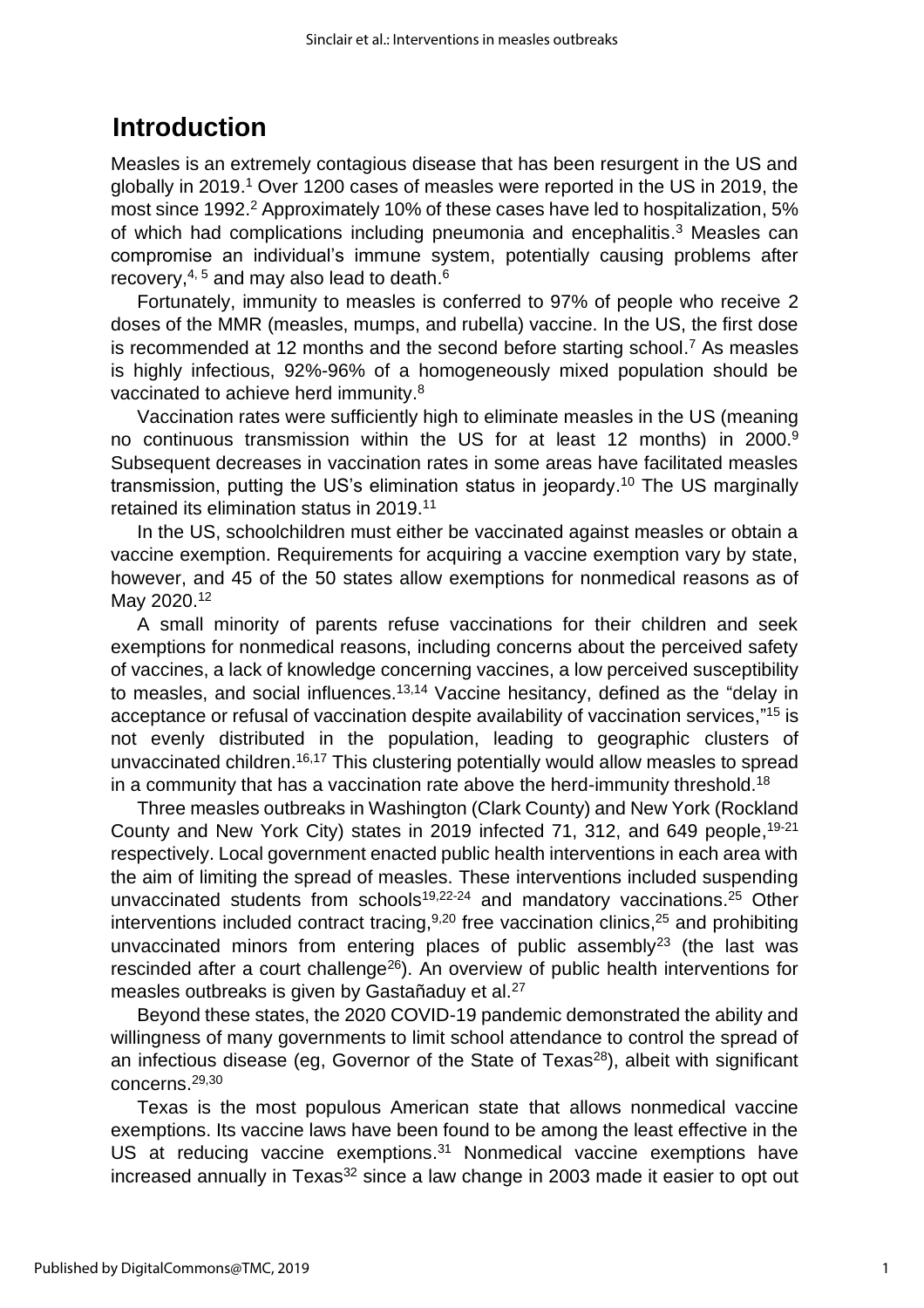of vaccination. <sup>33</sup> Studies have raised concerns about the potential for measles outbreaks in Texas. 32-35

We simulated measles outbreaks in 6 Metropolitan Statistical Areas (MSAs) of Texas using an agent-based model. The model included the location, enrollment size, and vaccination rates of the schools in each MSA. Public health interventions in which unvaccinated students were either suspended from school, vaccinated, or both were included in the simulations to evaluate how successful different interventions may be in reducing the overall number of measles cases.

## **Methods**

### **Agent-based model**

We forecast the spread of measles under different public health interventions with an agent-based model. The agent-based model was developed using FRED (A Framework for Reconstructing Epidemiological Dynamics). <sup>36</sup> The simulations follow the approach discussed in Sinclair et al $34$ ; we summarize the key features of the simulation model here, with some updates from the model previously discussed,<sup>34</sup> including the addition of 6 public health intervention scenarios.

We chose 6 MSAs in Texas to simulate measles outbreaks: Austin-Round Rock-Georgetown; Dallas-Fort Worth; Houston-Sugar Land-Baytown; Midland; and Tyler. These MSAs have previously been identified as having a risk of larger measles outbreaks than other areas in Texas. 34,35

An MSA is a geographically contiguous group of one or more counties with close economic and social ties $37$ ; these ties (such as commuting) may allow an infectious disease to spread within an MSA more readily than to external areas. Dallas-Fort Worth and Houston-Sugar Land-Baytown are the fourth and fifth largest MSAs in the US, respectively. The member counties of each MSA are periodically updated by the United States Census Bureau; these simulations use the September 2018 boundaries. 38

FRED uses a synthetic population of the United States based on the 2010 census.<sup>39,40</sup> Each member of the US population is represented by an agent. Each agent is assigned a household location based on the population size of each US census block. The characteristics of each agent are drawn from the distribution of the population's characteristics in each geographic area. This allows the agents in any geographical area to be representative of the real-life population. These characteristics are age, gender, race, household size, and household income.

Agents were assigned to schools or workplaces depending on their age and employment rates. Agents representing school students were assigned to public or private schools, with a probability weighted by their demographic characteristics.<sup>39,40</sup> Each school in the model corresponds to a real-world equivalent, at the same location and with the same age range and student enrollment.<sup>39,40</sup> Agents representing workers were assigned to workplaces based on commuting patterns and the distribution of workplace sizes.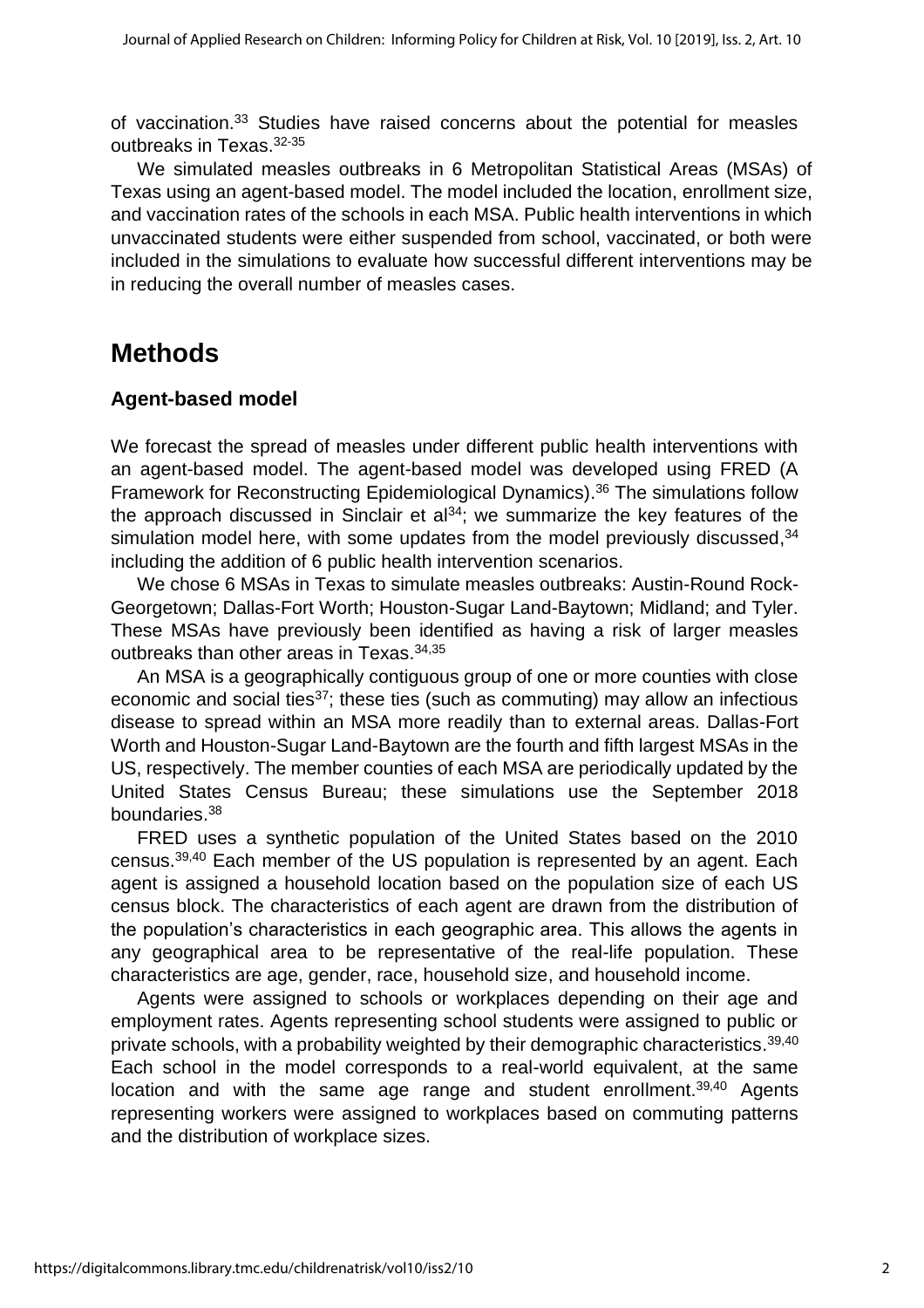| Table T. Conitact distributions<br>School<br><b>Distribution</b><br>Neighborhood<br>Workplace<br>Household |    |       |       |       |  |  |  |  |  |
|------------------------------------------------------------------------------------------------------------|----|-------|-------|-------|--|--|--|--|--|
|                                                                                                            | 30 | 33    | 24.67 | 12.33 |  |  |  |  |  |
|                                                                                                            | 23 | 35.34 |       | 14.67 |  |  |  |  |  |
|                                                                                                            |    | 39    | 30.67 | 18.33 |  |  |  |  |  |

| Table 1. Contact distributions |  |
|--------------------------------|--|
|--------------------------------|--|

### **Transmission**

Agents in our model sequentially attended 3 mixing locations each simulated day: their household, school or workplace, and neighborhood (agents representing the unemployed and retired did not attend a school or workplace). Agents could come into contact with one another if they were simultaneously located in the same place. These contacts allowed measles to potentially spread among the population.

The basic reproduction number, *R*0, is the average number of new infections that will occur from a single case being introduced to an entirely susceptible population. For measles, R<sub>0</sub>, has been found to be approximately 12–18,<sup>41,42</sup> although studies have found outbreaks beyond this range.<sup>43</sup> We calibrated the transmissibility of measles in our model using a simulated entirely susceptible population of Austin-Round Rock-Georgetown. The transmissibility determines the probability that an infectious contact will be made between an infectious and a susceptible agent, if they are co-located in a mixing location (household, school, workplace, and neighborhood).

Previous infectious disease studies have attempted to quantify the relative number of infections that occur in different locations where people interact. We primarily assume that during an outbreak in a hypothetical entirely susceptible population, 30% of transmissions would occur in households, 33% in neighborhoods, and 37% in schools and workplaces; with twice the per-capita transmission rate in schools relative to workplaces<sup>44,45</sup> (we refer to this as "contact distribution 1").

Relative contact rates calculated by Bayham and Fenichel<sup>46</sup> were also used for further simulations of Austin-Round Rock-Georgetown. The proportion of infections occurring in the household were set to the upper and lower boundaries calculated by Bayham and Fenichel ("contact distribution 2" and "contact distribution 3"), and the remaining transmission proportions were redistributed between neighborhoods, schools, and workplaces (relative to the proportions used by Ferguson et al<sup>45</sup>). The 3 distributions of contact rates are given in Table 1. Changing contact rates can alter the transmissibility of measles in our models. Calibration simulations were run with each contact distribution using 1000 simulations in Austin-Round Rock-Georgetown.

In each simulation, schools are closed on weekends, only agents designated as weekend workers (assumed to be 20% of workers) attended their workplaces on weekends, and neighborhood contact rates were assumed to double on weekends compared to weekdays.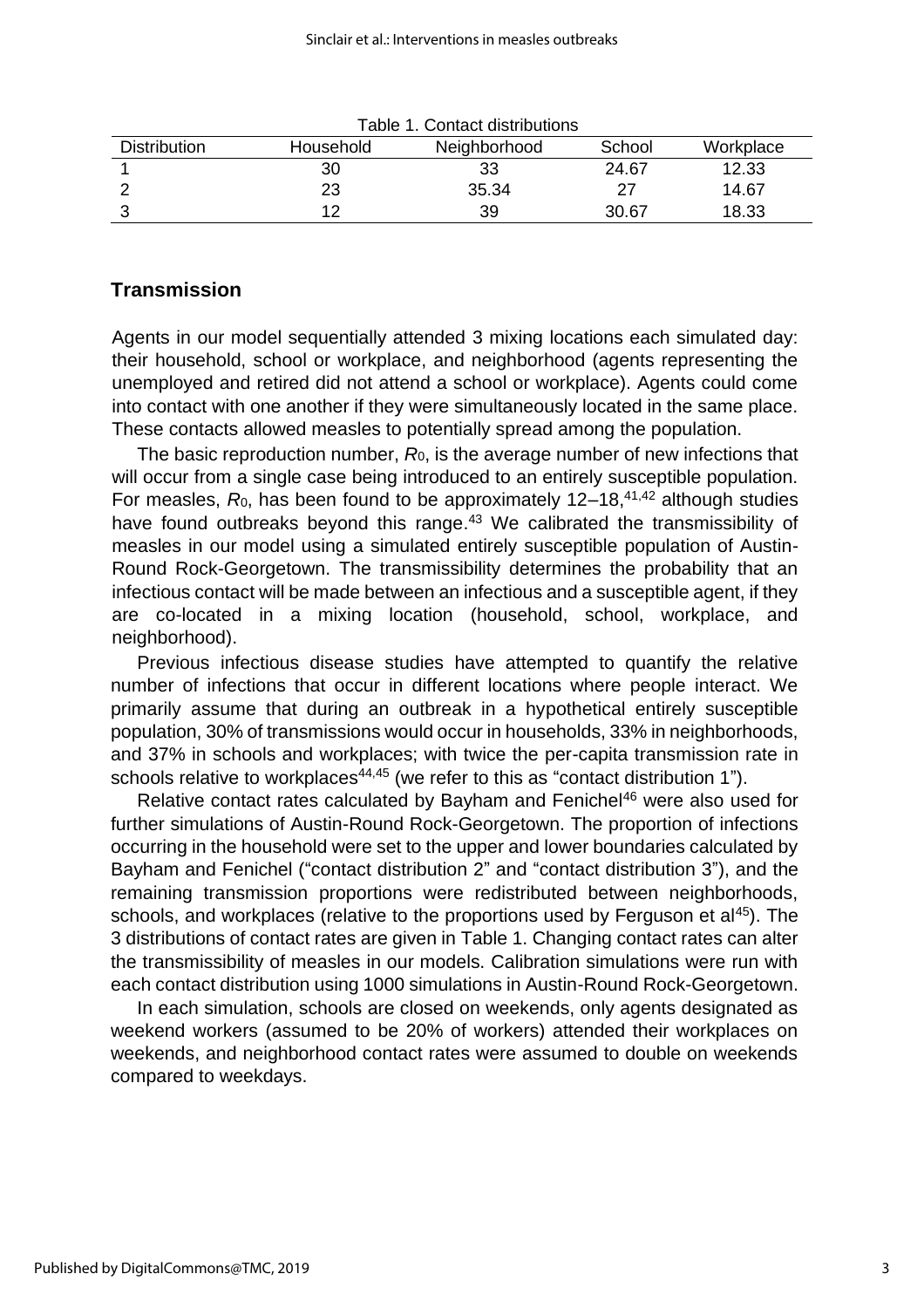## **Vaccination rates**

Simulations used 2 sets of vaccination rates. The first used the reported 2018 vaccination rates. If vaccination rates continue to fall, we assume that the fall will be concentrated in schools that are undervaccinated in 2018; therefore, the second set decreases vaccination rates by 5% in only the schools that are undervaccinated in 2018, while keeping the others constant. In Texas, 0.2% of students are medically ineligible for vaccination.<sup>47</sup> Assuming a 0.2% uncertainty on this value, we assume any school with a vaccination rate under 99.6% is undervaccinated.

The MMR vaccine is 97% effective at conferring immunity to measles with the recommended 2 doses; a single dose provides immunity to 93% of recipients.<sup>7</sup>

We vaccinated the school-attending agents according to the published vaccination rate<sup>48</sup> of the real-world equivalent to their simulated school. Privateschool vaccination rates are published individually in Texas, but public-school rates are only published on the school district level. We assumed that all public schools in a district had the same vaccination rate.

Not all schools and school districts report their vaccination rates, despite this being mandatory.<sup>48</sup> Vaccination rates for these schools and school districts were estimated using the distribution of vaccination rates of nearby schools and districts, with the method discussed in Sinclair et al.<sup>34</sup>

We assume all agents representing people born before 1957 are immune to measles due to prior exposure, in line with Centers for Disease Control and Prevention (CDC) assumptions.<sup>49</sup> Agents in the synthetic population are assigned ages rather than birth dates; we defined agents who are aged 62 or older as those who were born before 1957 (this corresponds to being born before 1957 on January 1, 2019).

94.8% of the rest of the agents (ie, not school-attending or aged 62 or older) were assumed to be vaccinated, using findings from an antibody seroprevalence analysis<sup>50</sup> and an assumed 97% vaccination efficacy. This was also the vaccination rate assumed for the 2.2% of school-aged agents in the model designated as homeschooled. 40

### **Measles model**

Measles infection was modeled as having 6 stages: an initial incubation period of 11*.*50 ± 1*.*23 days (median, dispersion of a lognormal distribution); a 1-day latent phase; a 3-day fever phase; a 4-day rash phase; a 10-day recovery phase; and an indefinite immune phase.<sup>51</sup> Agents in the latent, fever, and rash phases could infect other, susceptible agents. Fifty percent and 95% of agents in the fever phase and rash phase, respectively, confined themselves to their household.

Measles was introduced at the start of each simulation to one school student for whom a vaccine had been refused. We record the total number of measles cases among students for whom a vaccine has been refused for nonmedical reasons ("refusers") and other members of the population ("bystanders"), comprising those for whom vaccination failed to confer immunity, those who are medically ineligible, and unvaccinated members of the population who do not attend school.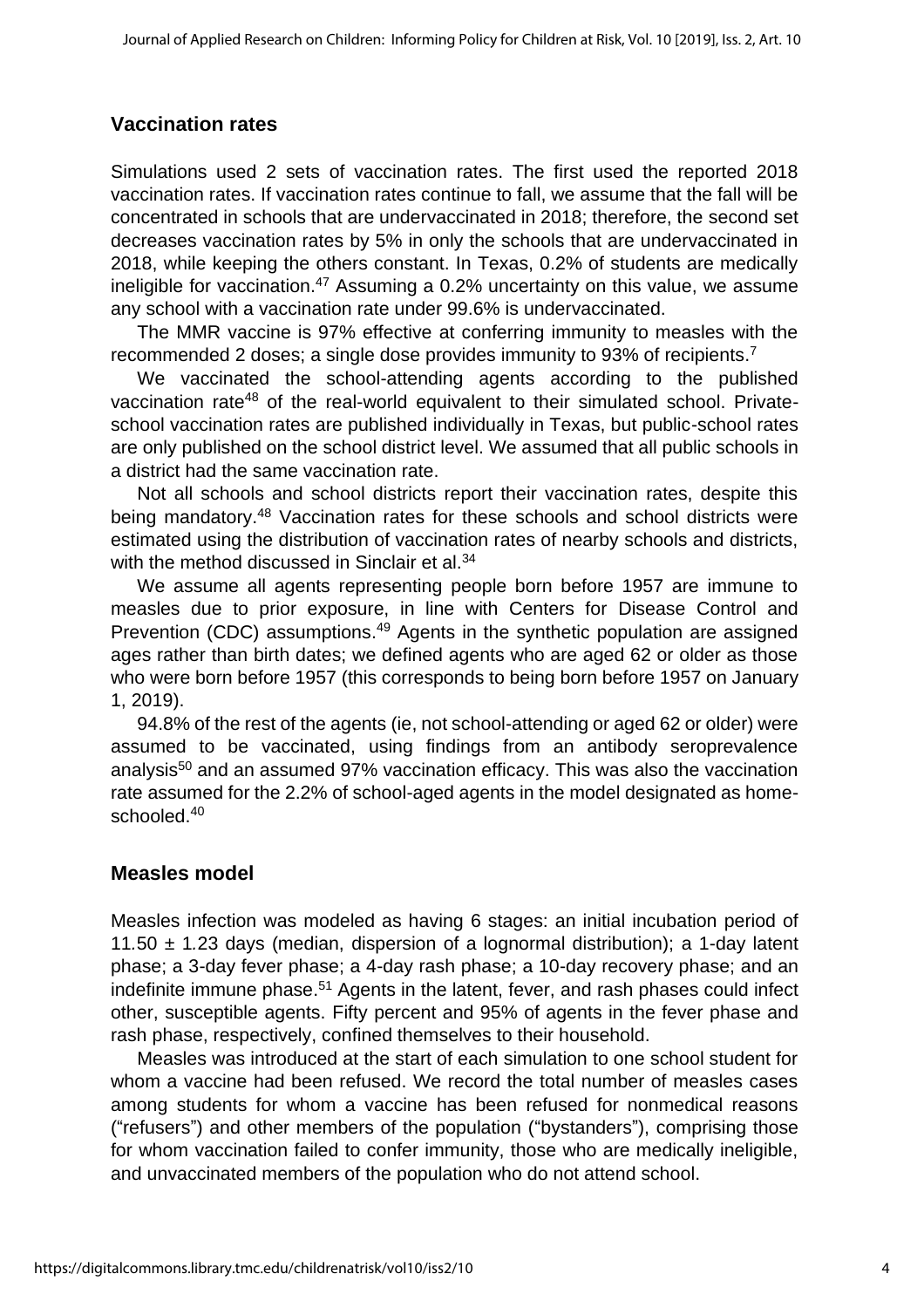Outbreaks were simulated for 270 days, corresponding to approximately the length of a school year (the daily interactions of students may differ during the summer vacation).

#### **Interventions**

In simulations where a measles outbreak occurred (defined as 3 or more cases linked in time and place<sup>3</sup>), we evaluated different public health intervention scenarios targeting unvaccinated school students. Interventions were either triggered in only the schools with at least one measles case (on the first day of a student entering the rash stage) or in all schools across the MSA (on the first day that a third agent in the MSA entered the rash stage). Interventions were not triggered if fewer than 3 cases occurred in the simulation run.

Two types of interventions were simulated: suspension from school and mass vaccination. These follow 2 strategies employed in Washington and New York states' 2018-2019 outbreaks. 19,22,24,25

For suspensions, all unvaccinated students did not attend school as part of their weekday routines (but continued to interact with other agents in their households and neighborhoods). This comprised both students for whom a vaccine had been refused and medically exempt students. Students were suspended until 21 simulated days passed without any rash cases among agents at their school or in the MSA (for the school-specific and MSA-wide interventions, respectively). Twenty-one days is the upper limit on incubation time for measles, thus reducing the risk of susceptible students returning to school while another student has been exposed to measles but is not yet symptomatic.

Recognizing that policymakers may feel pressured to readmit students to schools without measles cases during an MSA-wide intervention, we also simulated an intervention where all unvaccinated students were initially suspended on the declaration of an outbreak. Students were then readmitted to individual schools after 21 days, or 21 days after the last measles case appeared in their school. Students were suspended again if measles presented in their school.

It may be considered unjust to mandate the suspension of students who are medically exempt from vaccination. Additional simulations in one MSA (Austin-Round Rock-Georgetown) were run in which only refusers were suspended (and not medically exempt students) to provide a comparison of potential outbreak sizes.

The second intervention explored was the vaccination of students for whom a vaccine had previously been refused. Medically exempt students were not vaccinated. In simulations where outbreaks occurred, unvaccinated students took 1– 7 days (randomly drawn from a uniform distribution) to receive a vaccination and a further 11–24 days (random, uniform distribution) for the vaccine to succeed or fail.<sup>52</sup> Immunity was conferred to 93% of newly vaccinated agents, matching the efficacy of one dose of the MMR vaccine to confer immunity.<sup>7</sup>

Each intervention was simulated 1000 times in 6 Texas MSAs at 2018 vaccination rates. Further simulations explored a scenario in which the vaccination rate of each school that is undervaccinated in 2018 drops 5%. Simulations with no interventions were also run.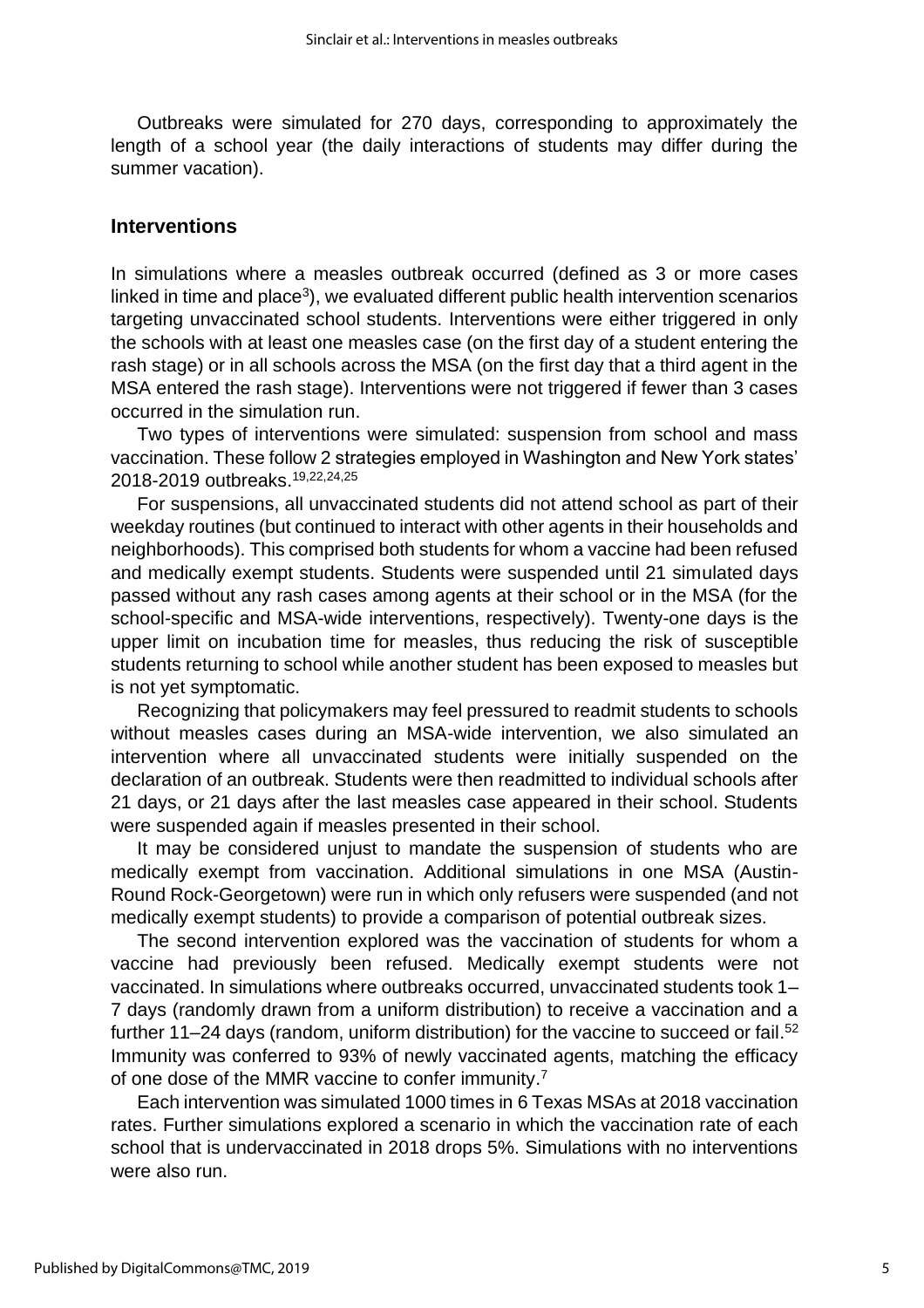Both intervention types (suspension and vaccination) represent idealized scenarios. In the school suspension scenario, it assumes that measles cases are identified on the first day of the rash stage and that all schools and students are compliant with the suspension. Not all schools were initially compliant with an order to suspend students in the 2018–2019 Rockland County outbreak. <sup>53</sup> We also do not account for any possible increase in out-of-school interactions between suspended students. In the vaccination case, it assumes parents who have previously chosen not to vaccinate their children will do so in the event of an outbreak. While there is some recent evidence of mass vaccine uptake during outbreaks in undervaccinated communities, 3,54,55 it is unlikely that all children will be vaccinated, even if vaccination is mandatory.

The potential benefit of alternative interventions, contact tracing and high vaccination coverage prior to outbreaks, have previously been investigated with an early version of the FRED agent-based model framework. 56

### **Statistical Analysis**

FRED simulations are stochastic: the number of agents infected with measles in each outbreak is dependent on which agent is the primary case. Our simulations randomly select a student for whom a vaccine has been refused to be the primary case. If this student attends a school with many other susceptible students, a large outbreak may ensue. Alternatively, if the primary case occurs in the only unvaccinated student in a school, it is less likely that the primary case will infect many other students, resulting in a smaller number of cases.

As we aim to evaluate the potential benefits of different public health interventions, we focus on the plausible worst-case scenario. We consider the plausible worst-case scenario to be the number of cases at the 95th percentile (ie, 1-in-20 measles introductions) when the simulation results are ordered by the total number of measles cases. Uncertainties on the 95th percentile were evaluated with a nonparametric bootstrap estimate on the simulation results (1000 samples, each of size 1000).

## **Results**

Public health interventions which suspend, vaccinate, or both suspend and vaccinate students from school during measles outbreaks are associated with statistically significant reductions in the potential number of cases (see Figure 1 for forecasts in Austin-Round Rock-Georgetown, and Appendixes 1 and 2 for all 6 MSAs).

Suspending unvaccinated students from school during an outbreak is forecast to be the most effective single intervention, reducing the number of infections in a plausible worst-case scenario by 96.6 (95.5–97.4)% (median, confidence interval). At 2018 vaccination rates, the 95th percentile forecast outbreak sizes are similar regardless of whether the suspension applies only in schools that students with measles attend, to all schools in an MSA, or if the suspension is initially MSA-wide and followed by a staggered readmission in schools without measles. For example, in the Austin-Round Rock-Georgetown MSA, a forecast 527 (466–572) cases if there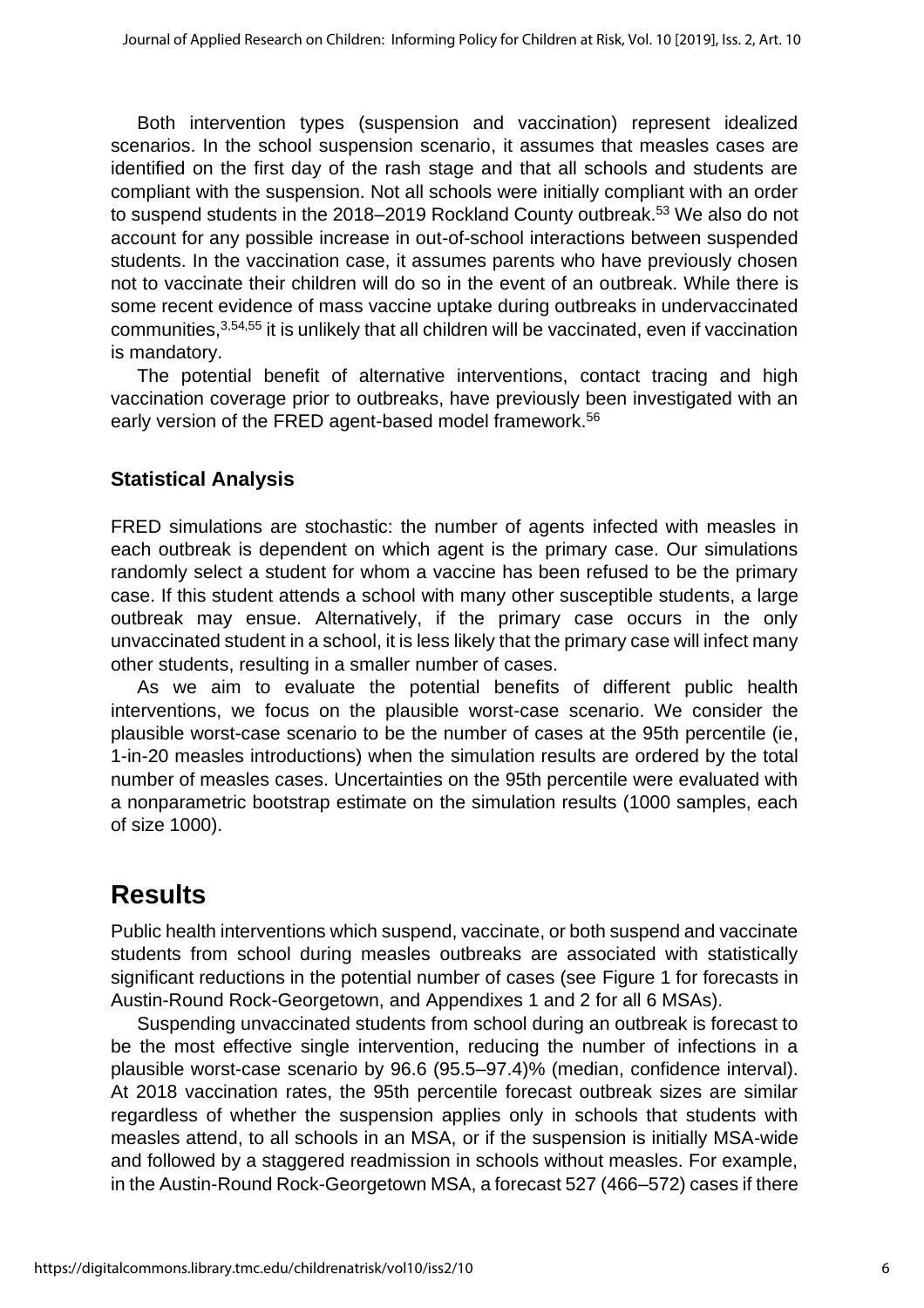

**(b)** 5% reduction in vaccination rates in 2018 under-vaccinated schools

Figure 1. Forecast number of measles cases with a range of public health interventions. Forecasts use (a) 2018 school vaccination rates, and (b) if vaccination rates drop 5% in schools which, in 2018, are undervaccinated. Interventions comprise suspending and vaccinating unvaccinated students if measles cases are present in their school or metropolitan area. Results are for the Austin-Round Rock-Georgetown metropolitan statistical area (MSA). Bars indicate the median and interquartile range of the number of measles cases from 1000 simulations in each MSA. Whiskers show the 5-95% confidence interval; we assume the upper end to be a plausible worst-case scenario. Cases are forecast for students for whom a vaccine has been refused ("refusers") and the rest of the population ("bystanders") as well as the combined population ("all"). Forecasts for 5 other MSAs are provided in Appendixes 1 and 2.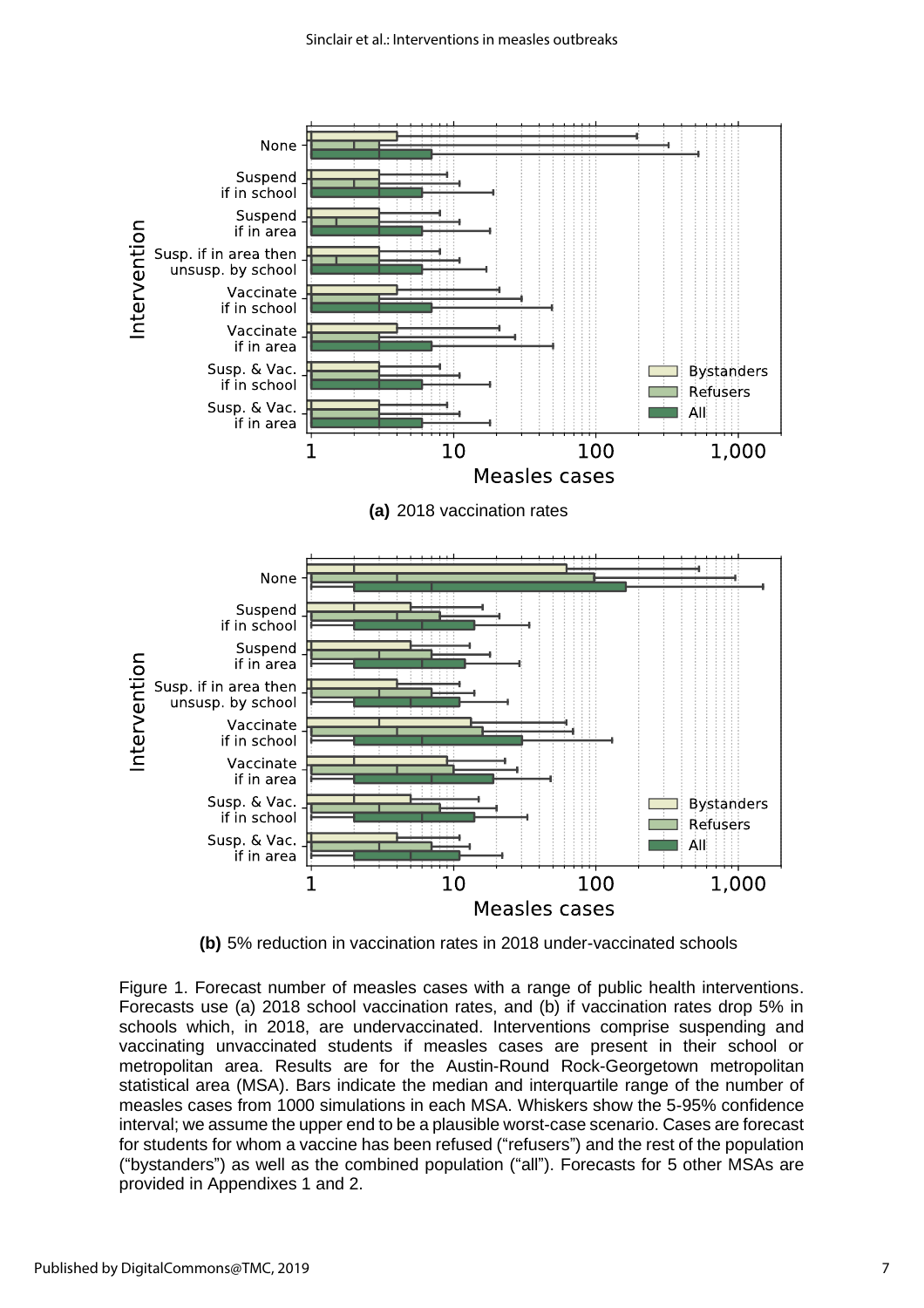

**(b)** 5% reduction in vaccination rates in 2018 under-vaccinated schools

Figure 2. Forecast number of student-days suspended after measles introductions in the Austin-Round Rock-Georgetown metropolitan statistical area (MSA). Forecasts use (a) 2018 school vaccination rates, and (b) if vaccination rates drop 5% in schools which, in 2018, are undervaccinated. The total number of days each unvaccinated student was suspended from their school was summed for 4 intervention scenarios which mandate student suspensions. Bars indicate the median and interquartile range of the number of measles cases from 1000 simulations in each MSA. Whiskers show the 5-95% confidence interval; we assume the upper end to be a plausible worst-case scenario. Cases are forecast for students for whom a vaccine has been refused ("refusers") and the rest of the population ("bystanders") as well as the combined population ("all"). Forecasts of total student-days suspended for 5 other MSAs are provided in Appendixes 3 and 4.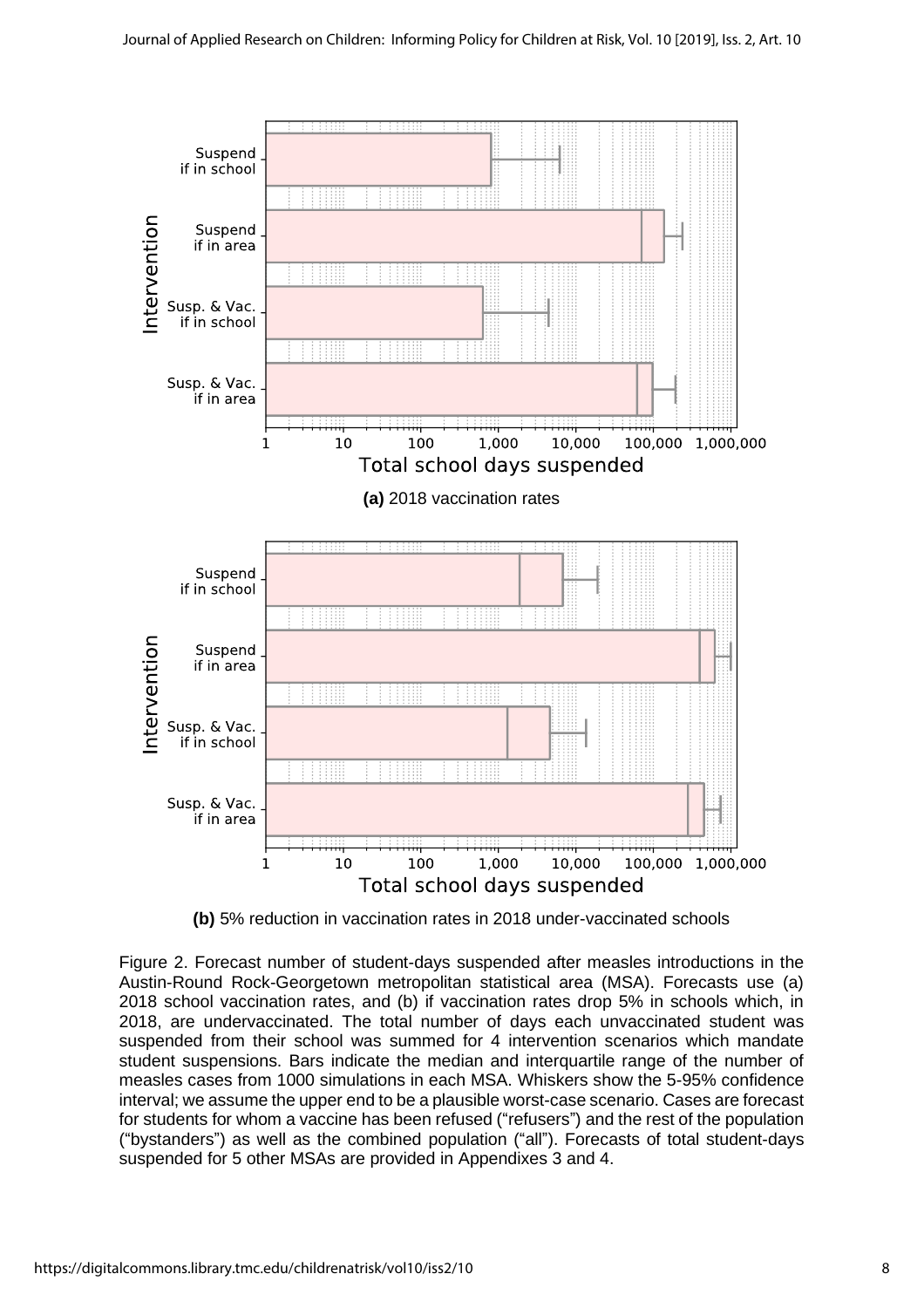is no intervention are reduced to 19 (17–21), 18 (16–20), and 17 (15–20) cases with the respective suspensions, at 2018 vaccination rates (Appendix 1).

Suspending unvaccinated students from schools with measles cases reduces (in a plausible worst-case scenario) measles cases by 68%–96% of the cases without an intervention, in the 4 MSAs which have the largest forecast outbreaks. The benefit is reduced in MSAs with smaller forecast outbreaks (dropping to 82% and 55% in Beaumont-Port Arthur and Midland, respectively). Suspension interventions reduce cases by 97%–98% if vaccination rates drop 5% in schools undervaccinated in 2018.

If vaccination rates drop 5%, the MSA-wide suspension intervention is associated with a statistically significant reduction compared to the other suspension interventions in each MSA evaluated (suspending students in schools with measles and suspending students in all schools, followed by a staggered readmission in measles-free schools). For example, in Austin-Round Rock-Georgetown, not intervening could see 1503 (1295–1691) cases, whereas suspending unvaccinated students across the MSA reduces this to 24 (21–26); suspending students only in schools with measles and a staggered readmission of students from an MSA-wide suspension are associated with 34 (31–39) and 29 (27–33) cases, respectively (see Appendix 2).

Vaccinating eligible students is also associated with a reduction in outbreak sizes, albeit less so than suspending students. In half of the MSAs, vaccinating during an outbreak anywhere in the MSA forecasts fewer cases than vaccinating only in schools with measles cases (at 2018 vaccination rates); the outbreak sizes are forecast to be similar in the other half. If vaccination rates drop 5%, the worst-case outbreak sizes in the MSA vaccination intervention drops by 31%–78% compared to the size of the school-only vaccination intervention.

The combined interventions, in which students are both suspended and vaccinated, are not associated with further reductions in the worst-case number of infections at 2018 vaccination rates, compared to only suspending students. The same applies if vaccination rates drop 5%.

The total number of school days missed by suspended students for 4 intervention scenarios are given in Figure 2 for Austin-Round Rock-Georgetown (other MSAs given in Appendixes 3 and 4). At both 2018 and reduced vaccination rates, suspending all unvaccinated students in an MSA leads to approximately 10–100 times more missed school days than targeting schools with measles cases. At 2018 vaccination rates, suspending all unvaccinated students in Houston-Sugar Land-Baytown could result in more than 1.1 million student days lost in school, in a plausible worst-case outbreak. This would be reduced to under 5000 if only schools with measles cases were targeted.

We did not find a statistically significant difference in the potential worst-case outbreak sizes whether medically ineligible students were included in suspension policies or not (at the 2018 or the reduced vaccination rates) (Figure 3 and Appendix 5).

#### **Alternative contact distributions**

The distribution of *R*0 values for each calibrated set of contact distributions are provided in Table 2. The distributions are generated from the 1000 simulations for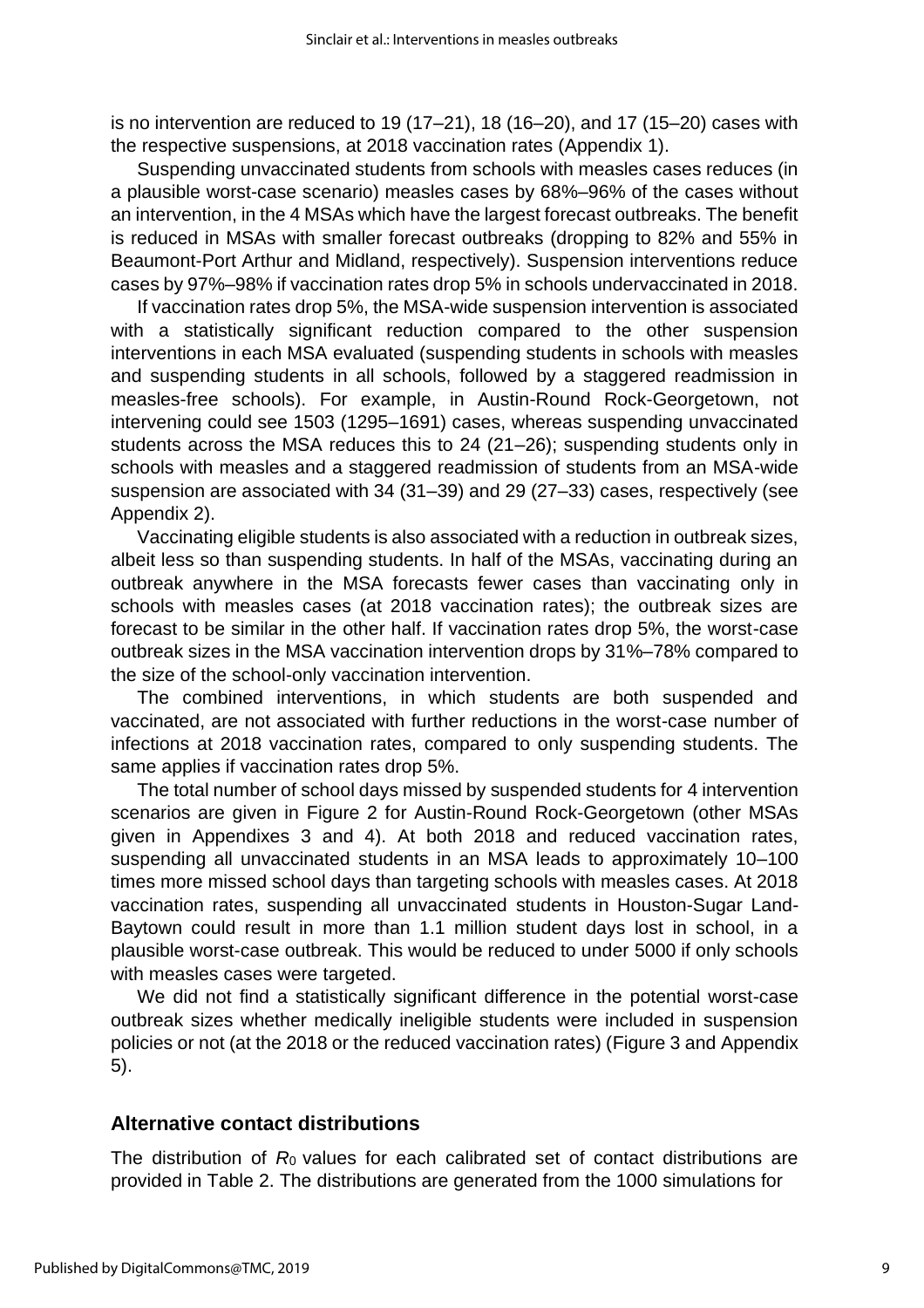

**(b)** 5% reduction in vaccination rates in 2018 under-vaccinated schools

Figure 3. Forecast outbreak sizes comparing applying intervention policies only to "refusers" (students for whom a vaccine has been refused) and to all unvaccinated students (ie, including medically ineligible students). Policies comprise suspending and vaccinating unvaccinated students if measles cases are present in their school or metropolitan area. Forecasts are shown for Austin-Round Rock-Georgetown. Bars indicate the median and interquartile range of the number of measles cases from 1000 simulations in each MSA. Whiskers show the 5%-95% confidence interval; we assume the upper end to be a plausible worst-case scenario. Cases are forecast for students for whom a vaccine has been refused ("refusers") and the rest of the population ("bystanders") as well as the combined population ("all").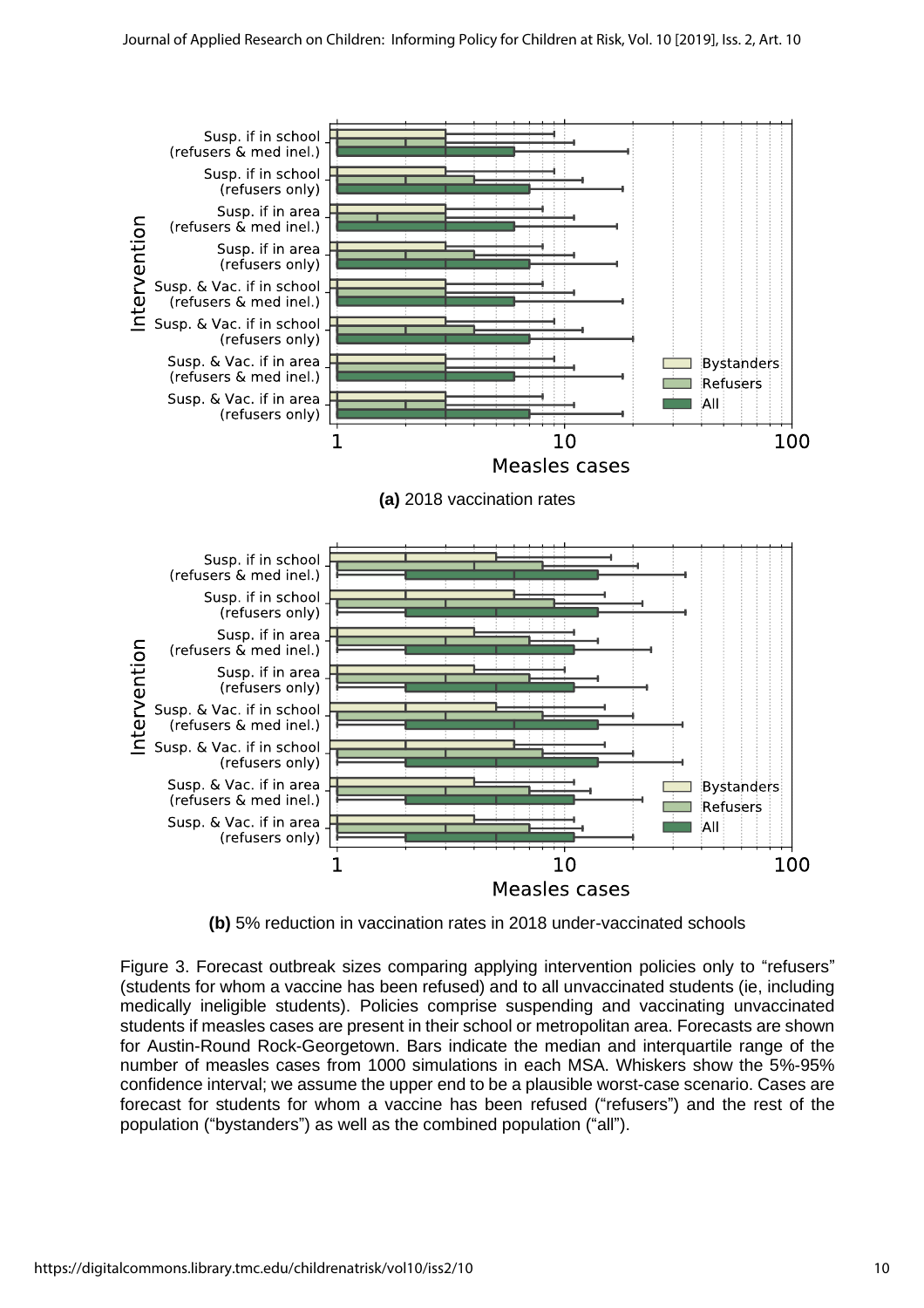each contact distribution. The *R*0 values for each of the contact distributions are similar.

At 2018 vaccination rates, contact distribution 3 forecasts fewer cases than contact distribution 1 in the "no intervention" case, with 415 (348–451) and 527 (466– 572) cases, respectively (Appendix 6). However, there is no significant difference in the number of cases between any of the contact distributions when interventions are enacted at 2018 or reduced vaccination rates.

#### **Refusers and Bystanders**

Across all simulations where 25 or more cases are forecast (including each intervention), 58 (46–70)% (mean, SD) of measles infections occur in children for whom a vaccine has been refused, with 42 (30–54)% occurring in other people (ie, bystanders). For simulations with 3–24 cases, the percentage of infections among refusers was 48 (24–72)% (mean, SD). With contact distribution 2, the forecast fraction of cases in bystanders were 42 (30–54)% (*>*24 cases) and 46 (23–69)% (3– 24 cases), and for contact distribution 3: 37 (26–48)% and 43 (20–66)%, respectively.

## **Discussion**

Our simulations suggest that the public health interventions applied may significantly reduce the potential size of measles outbreaks in 6 Texas metropolitan areas, with a 68%–96% reduction in areas with the largest potential outbreak sizes. If we assume that similar findings would be found across the US, the interventions enacted in Clark County, Rockland County, and New York City during their 2018–2019 outbreaks may have been effective at limiting the spread of measles.

Our results suggest that suspending unvaccinated students from schools is associated with fewer total measles cases than vaccinating susceptible students during an outbreak (however, both are beneficial). This may be due to several causes, but an important factor is likely to be the time delay between deciding to seek a vaccine and gaining immunity. This period, taking 1 to 4 weeks in these simulations, leaves students vulnerable to infection at the beginning of the outbreak. Additionally, the 93% success rate of one dose of the MMR vaccine means 7% of unvaccinated students effectively take no action to lessen their chance of infection.

Suspending students across an MSA appears to have little advantage over suspending students only in schools with measles cases at 2018 vaccination rates; however, a significant benefit is predicted if vaccination rates drop 5% in undervaccinated schools. Alternatively, if vaccination rates drop, initially suspending all unvaccinated students in an MSA, before readmitting students in schools without measles cases, may reduce the total number of measles cases compared to only ever suspending students in schools with measles cases, but less successfully than suspending all unvaccinated students in an MSA.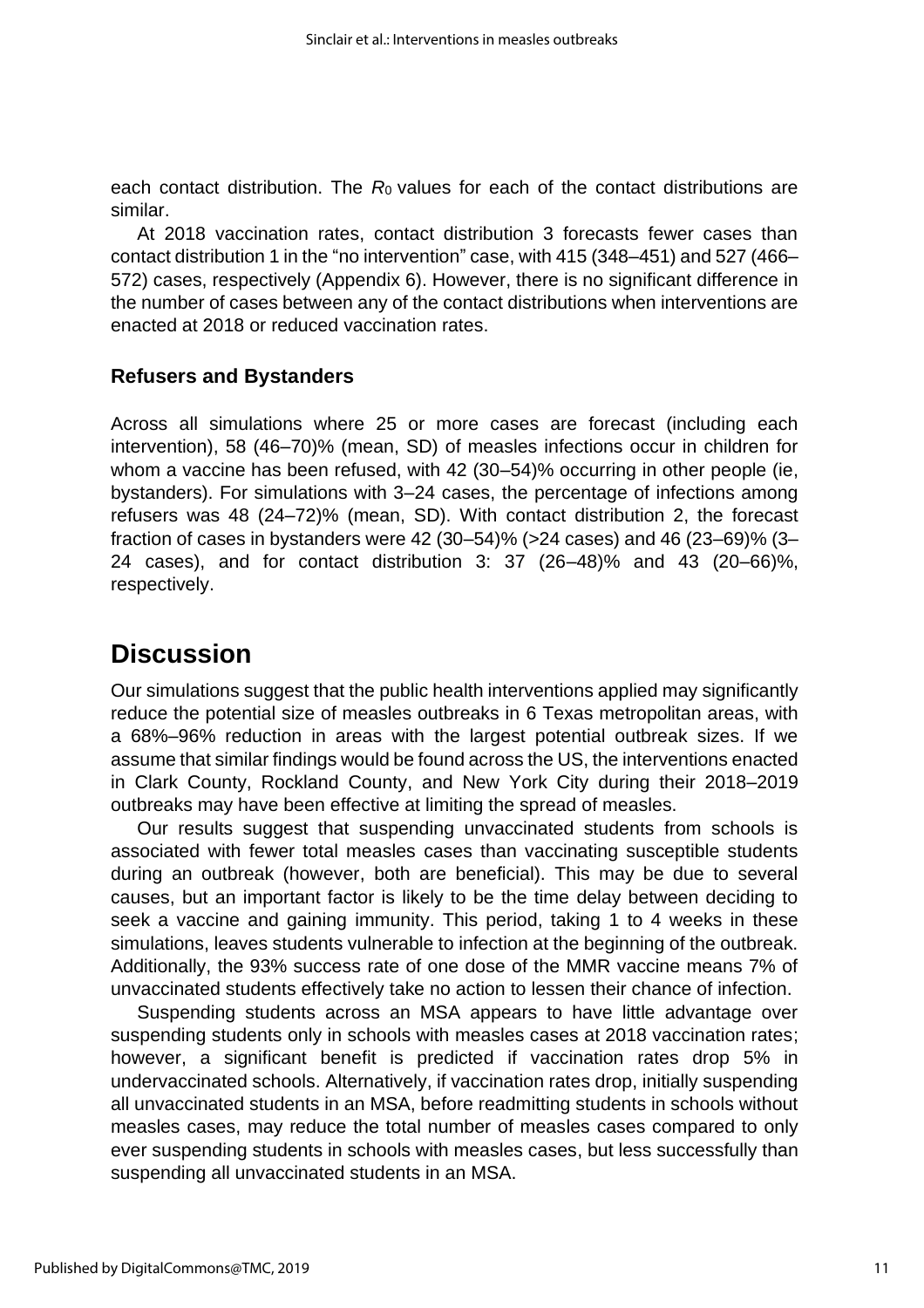| <b>Distribution</b> | Min | susceptible population for the 3 contact distributions provided in Table T<br>Quartile 1 | Median | Quartile 3 | Max |
|---------------------|-----|------------------------------------------------------------------------------------------|--------|------------|-----|
|                     | 12  | 12.86                                                                                    | 13.30  | 13.74      | 15  |
|                     | 12  | 12.81                                                                                    | 13.25  | 13.74      | 16  |
|                     | ィク  | 12.80                                                                                    | 13.32  | 13.78      | 15  |

Table 2. Distribution of  $R_0$  values from 1000 calibration simulations with a completely susceptible population for the 3 contact distributions provided in Table 1

The advantage of suspending all unvaccinated students in an MSA is that they are not attending a school if someone presents there with measles (except for the cases before an outbreak is declared). If students are only suspended from schools once an enrolled student is identified as having measles, there may have been opportunities for infections. However, these simulations suggest this does not lead to significantly more infections in a plausible worst-case scenario. This may be due to the relatively long incubation time for measles (up to 21 days<sup>3</sup>). Quickly suspending all unvaccinated students in a school limits the opportunity for measles to spread within a school, as only the original infectious student (and any vaccinated students without immunity) will ever potentially attend the school while infectious.

On the other hand, if vaccination rates drop, there is a much larger number of susceptible students in some schools, all of whom have the chance to become infected by the school's initial measles case before anyone is suspended. This might lead to a greater number of measles cases in the community and potentially leads to more infections occurring outside of schools.

Nonmedical vaccine exemptions have increased annually since 2003 in Texas, suggesting that, unless something occurs to change vaccine perceptions, MSA-wide interventions may become optimal in the future. Drops in vaccination rates may be compounded as the fraction of the population born before 1957 (who are all presumed immunized due to prior exposure<sup>49</sup>) decreases with time.

Both suspending and vaccinating unvaccinated students does not yield any significant reduction in cases compared to only suspending unvaccinated students at 2018 vaccination rates, but does if vaccination rates drop. This suggests that stronger interventions be used in areas with lower vaccination rates.

Despite not appearing to further reduce outbreak sizes, vaccinating unvaccinated students who are suspended is nevertheless beneficial to the students and the wider population. Newly vaccinated students are unlikely to be infected in future outbreaks and therefore unlikely to infect anyone else. Newly vaccinated students may also be able to return to schools sooner than waiting out an epidemic at home. It also may be beneficial to vaccinate students if an outbreak occurs anywhere in their MSA, if suspension interventions are only applied in schools where measles cases are recorded (a scenario that has not been investigated here).

Suspending students is likely to be easier to implement than vaccinating students for whom a vaccine has previously been refused: even with a mandatory vaccination order, there were ethical and practical issues with enacting New York City's vaccination policy<sup>25</sup> (a debate that is also playing out in other countries which recently introduced mandatory vaccination laws<sup>57,58</sup>). However, if out-of-school interactions increase among suspended students, then suspending students may not be as effective as predicted. It may be beneficial to encourage those responsible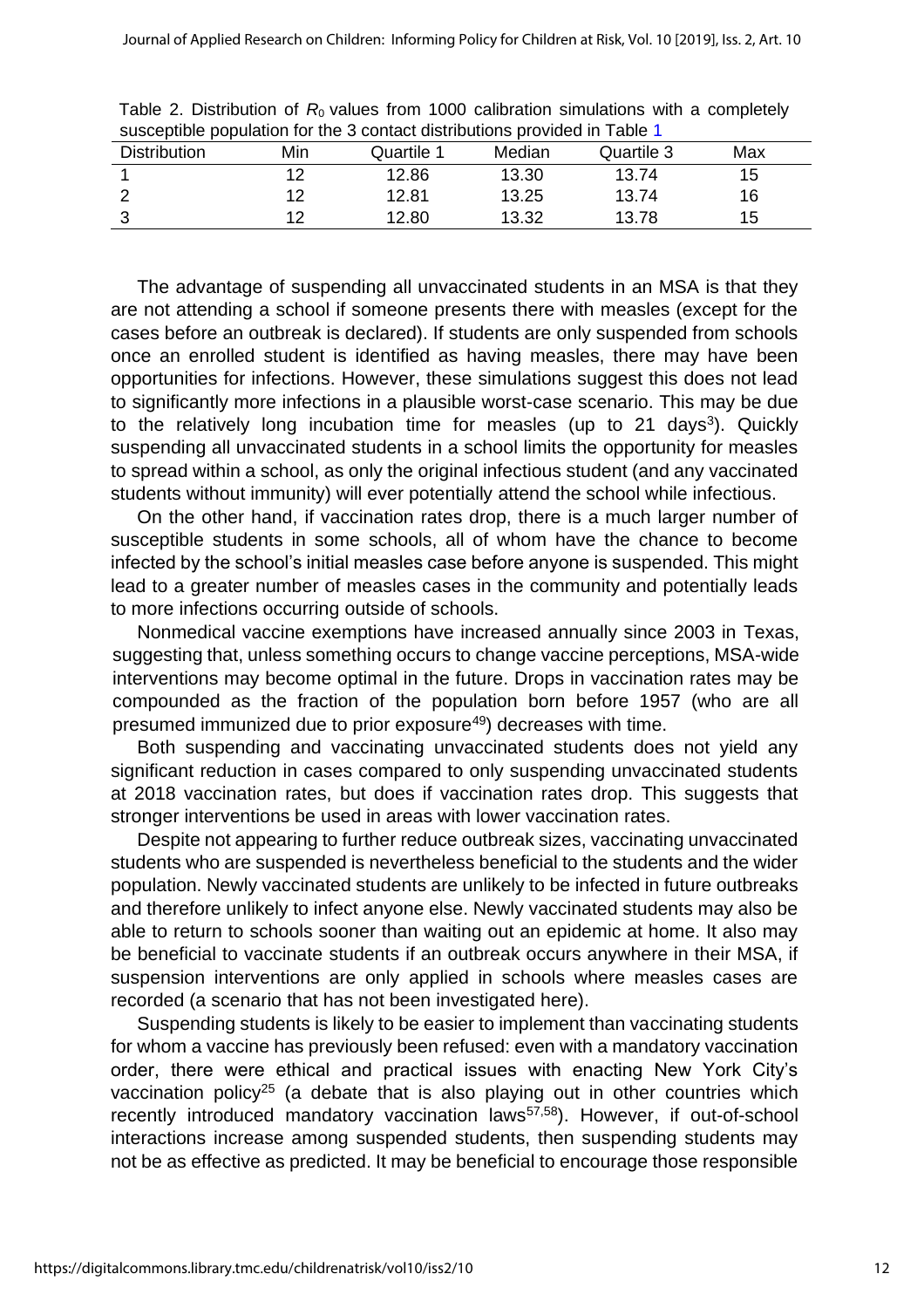for the suspended students to restrict the students' interactions, especially among their peers, to prevent the potential spread of measles outside of schools.

Interventions targeted at specific schools are also likely to be easier to implement than MSA-wide interventions. It will require fewer resources to check that action has been taken at a subset of the schools than all of the schools. Furthermore, the number of school days lost through suspension is greatly reduced if suspensions are targeted at schools with measles cases, compared to applying them to all schools.

Additionally, MSAs are not a government level of power. Health departments operate on county, state, and national levels (albeit some MSAs are only one county in size). This may cause obstacles to enacting MSA-wide interventions quickly in the event of an outbreak. To preempt potential problems, county or state health departments should ensure they have measles outbreak intervention policies prepared and coordinated across county lines in advance of a measles outbreak.

It is unlikely that any intervention effort will have a 100% compliance rate and accurately identify all measles cases. These forecasts are therefore for idealized scenarios; the potential number of measles cases may be higher in reality.

There was no statistically significant difference found between the potential number of measles cases when all unvaccinated students (ie, refusers and medically ineligible students), or only refusers, were suspended. As no greater risk to the general population was found, it may be equitable to allow these students to attend school during outbreaks during a suspension intervention. However, there would be a risk of infection for these students, and the option for parents/guardians to isolate them, and thus reduce infection risk, should also be considered.

Our model evenly distributes medically ineligible students across schools: if a school had a higher concentration of students, it might be at risk of larger outbreaks. This should be evaluated when deciding if medically ineligible students should stay home from school or not.

The similarities in results between the 3 contact distributions suggest that the benefit of each intervention would be robust across a range of communities that may have different contact distributions.

The 2-dose effectiveness of the MMR vaccine is taken to be 97%, as reported by the Advisory Committee on Immunization Practices<sup>7</sup>; however, studies have found values for the 2-dose effectiveness ranging from 67%–100%.<sup>59-64</sup> If a higher effectiveness was used in our simulations, we would expect the forecast number of cases in each scenario to be reduced, especially among "bystanders" (those whose vaccine failed). We would also expect vaccination interventions to improve more than school suspension interventions. However, given the much smaller number of cases forecast with school suspension interventions, we would still expect these to be advantageous compared to vaccination interventions.

### **Limitations**

There are several limitations to this study. Primarily, all models necessarily simplify the real-life system they are modeling. Agent-based models allow a high level of specificity in the daily actions and behavior of their agents, but some of this behavior must be simplified and generalized. For example, we assume that agents interact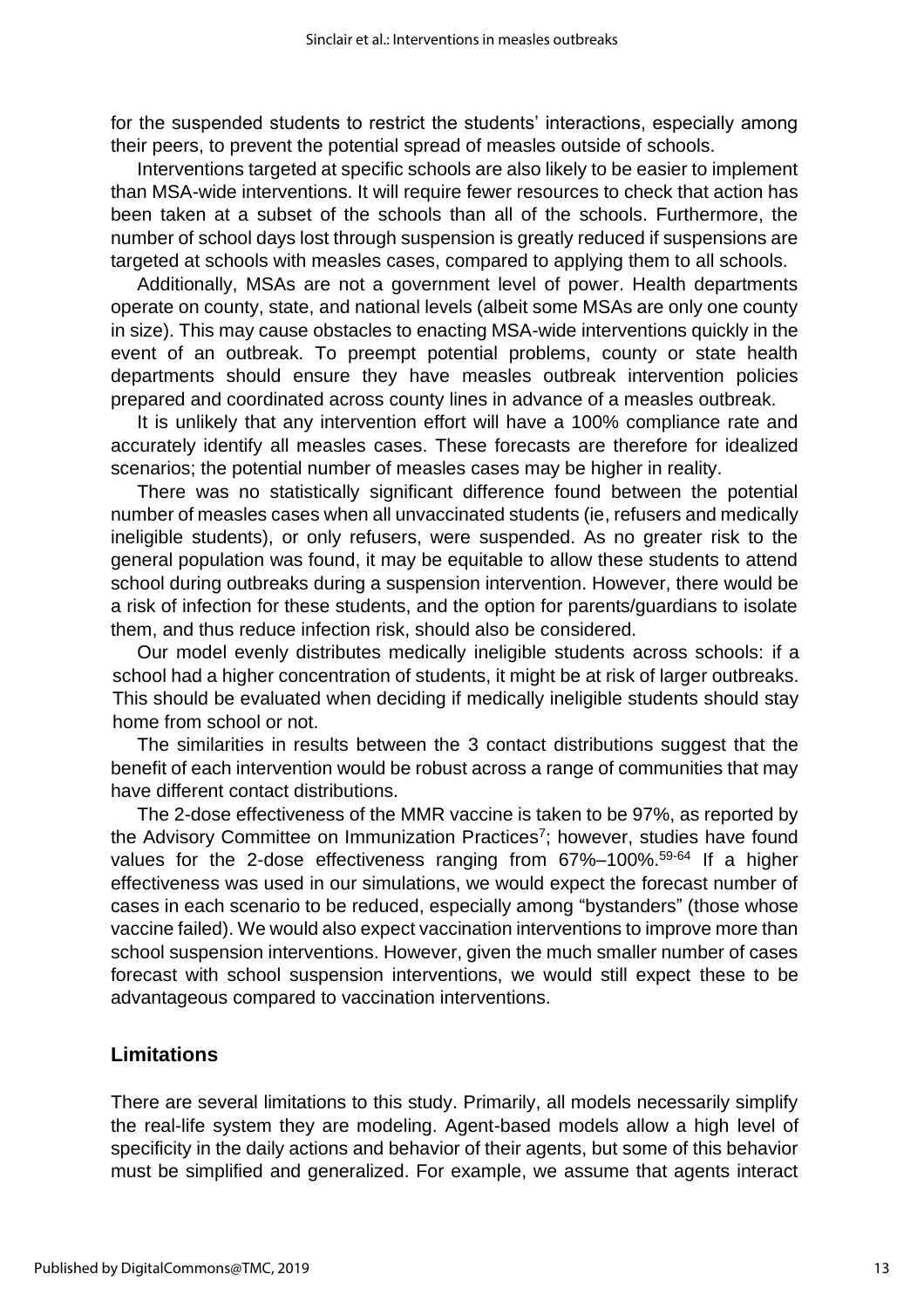with their household members every day, that every student has the same probability of interacting with other students in their age group, and that agents preferably interact with agents who live near them rather than far away. The model does not account for mass-gathering events, such as theme parks and churches, which have been linked to outbreaks, 65,66 nor does it account for potential infections from healthcare-seeking behavior, such as in doctor's offices and hospital waiting rooms. The model does not stratify agents along cultural or religious lines, 54,67,68 instead relying on household locations, school locations, and school type (private or public). Alternative modeling approaches make other assumptions: the classic SIR-type model of epidemiology $69$  assumes everyone within a compartment interacts equally with one another at all times, for example. In this model, as with all models, the simplifications must be considered along with the results.

The vaccination rate data published by the Texas Department of State Health Services<sup>48</sup> is limited by law and school responses. Texas law mandates that all schools and districts report the vaccination coverage of their students; however, only 83% responded in the 2017–2018 school year. Data from individual public schools is not published, in part due to privacy concerns, <sup>70</sup> necessitating the use of schooldistrict aggregated data. We assume that geographically close public schools are likely to have a similar vaccination coverage; however, if there are individual public schools with low vaccination rates, our forecasts may underestimate potential outbreak sizes. Legislative bills to allow individual public school data to be published have failed in recent years.<sup>71,72</sup>

We assume that home-schooled students have vaccination rates consistent with the general population, as vaccination rates are not collected for home-schooled students in Texas. As Texas allows unvaccinated children to enroll in schools, there is not a strong motivation for vaccine-hesitant parents to home-school. Homeschooled students represent a small fraction of school students and can be assumed to interact with fewer other students than their school-attending peers, suggesting they do not have a large effect on the spread of infectious diseases.

We would not expect a different home-school vaccination rate to greatly alter the relative benefit of each intervention, as the interventions are only applied to children in schools (although outbreak sizes would change). However, vaccination interventions may be slightly less effective, as more schoolchildren would become infected before developing immunity.

Not all medically exempt students are susceptible to measles: some students are exempt due to prior measles infection. However, medically exempt students make up a very small fraction of the student population and, in places where there have not been large or regular measles outbreaks, it is likely that most medically exempt students are not exempt due to prior infection.

The forecast number of measles cases presented here is slightly different from those in previous work using FRED.<sup>34</sup> These differences are due to a few factors: updates in the counties present in the MSAs (here the September 2018<sup>38</sup> boundaries were used; previously the July 2015 boundaries were used<sup>73</sup>); updates in the FRED code, requiring recalibration of the transmissibility of measles; and different seeds for random-number generators.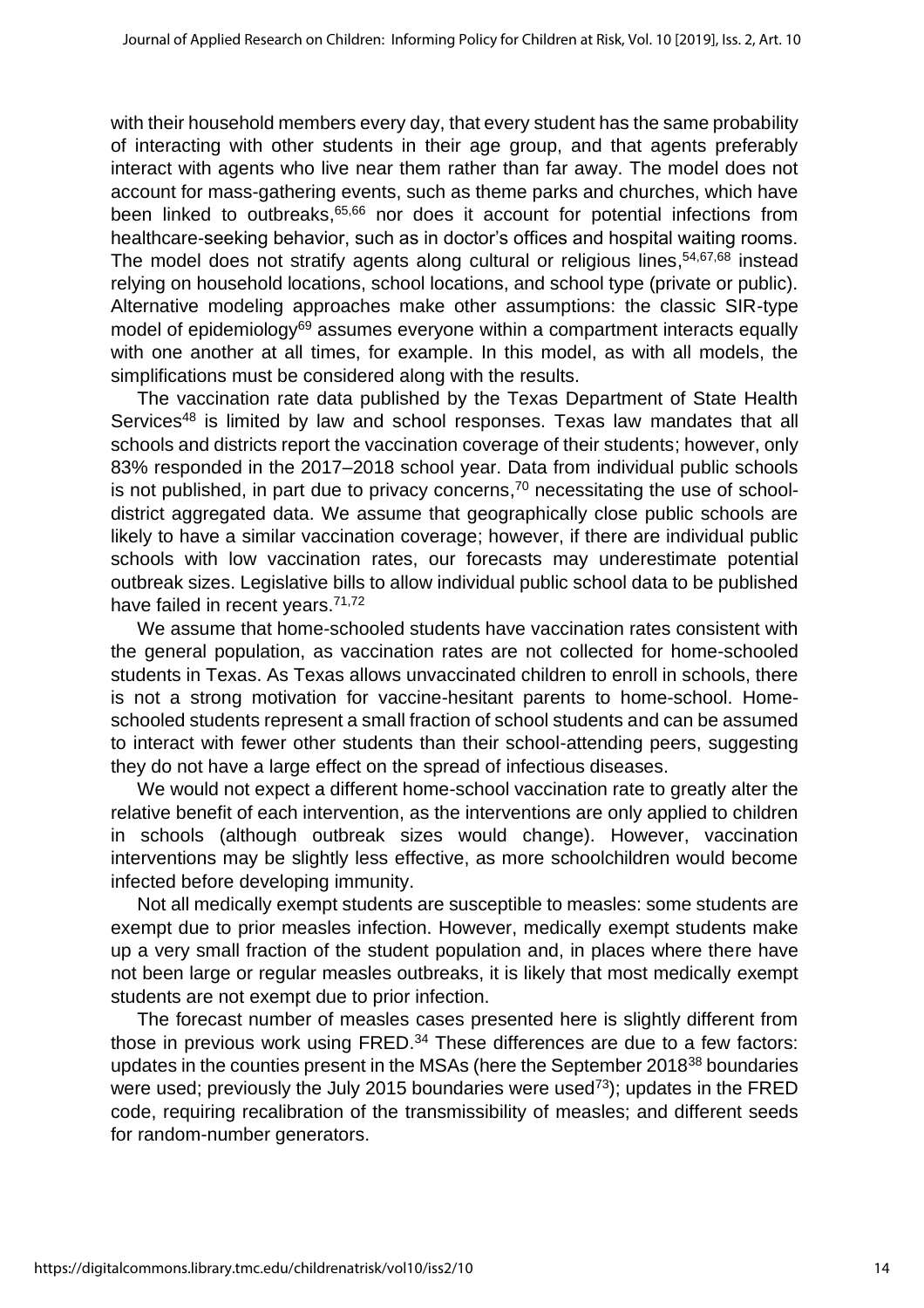# **Conclusions**

Simulations of measles outbreaks in Texas find that 2 types of interventions enacted during outbreaks, suspending unvaccinated students from school and mandatory vaccinations, are associated with reductions in the potential number of measles cases by up to 96%. Suspending students from school is associated with the fewest measles cases. At 2018 vaccination rates, suspending and vaccinating students concurrently has no significant reduction in the potential number of cases compared to only suspending students, provided out-of-school contacts do not increase during the suspension. Further, at 2018 vaccination rates, policies that affect all schools in a metropolitan area have no significant reduction in the number of cases compared to policies which only target schools with measles cases. Only suspending unvaccinated students in schools with measles cases leads to 10–100 factor reduction in total school days suspended by all students, compared to suspending all unvaccinated students in a metropolitan area. However, if vaccination rates drop 5% in schools that were undervaccinated in 2018, area-wide policies are forecast to be more beneficial. These results only evaluate interventions taken during an outbreak; vaccination before an outbreak is the most effective means of reducing outbreak sizes.

# **References**

- [1] Paules CI, Marston HD, Fauci AS. Measles in 2019—going backward. *N Engl J Med.* 2019;380(23):2185–2187.
- [2] Centers for Disease Control and Prevention. Measles cases and outbreaks. [https://www](https://www.cdc.gov/measles/cases-outbreaks.html)*[.](https://www.cdc.gov/measles/cases-outbreaks.html)*[cdc](https://www.cdc.gov/measles/cases-outbreaks.html)*[.](https://www.cdc.gov/measles/cases-outbreaks.html)*[gov/measles/cases-outbreaks](https://www.cdc.gov/measles/cases-outbreaks.html)*[.](https://www.cdc.gov/measles/cases-outbreaks.html)*[html](https://www.cdc.gov/measles/cases-outbreaks.html) Published March 2019. Accessed July 17, 2020.
- [3] Patel M, Lee AD, Clemmons NS, et al. National update on measles cases and outbreaks—United States, January 1–October 1, 2019. *MMWR Morb Mortal Wkly Rep.* 2019;68(40):893–896.
- [4] Mina MJ, Kula T, Leng Y, et al. Measles virus infection diminishes preexisting antibodies that offer protection from other pathogens. *Science.* 2019;366(6465):599– 606.
- [5] Petrova VN, Sawatsky B, Han AX, et al. Incomplete genetic reconstitution of B cell pools contributes to prolonged immunosuppression after measles. *Science Immunol.* 2019;4(41):eaay6125.
- [6] Centers for Disease Control and Prevention. Measles and the vaccine (shot) to prevent it. [https://www.cdc.gov/vaccines/parents/diseases/measles-basics-color.pdf.](https://www.cdc.gov/vaccines/parents/diseases/measles-basics-color.pdf) Updated April 2017. Accessed July 17, 2020.
- [7] McLean HQ, Fiebelkorn AP, Temte JL, Wallace GS. Prevention of measles, rubella, congenital rubella syndrome, and mumps, 2013: Summary recommendations of the Advisory Committee on Immunization Practices (ACIP). *MMWR Morb Mortal Wkly Rep.* 2013;62(RR04):1– 34.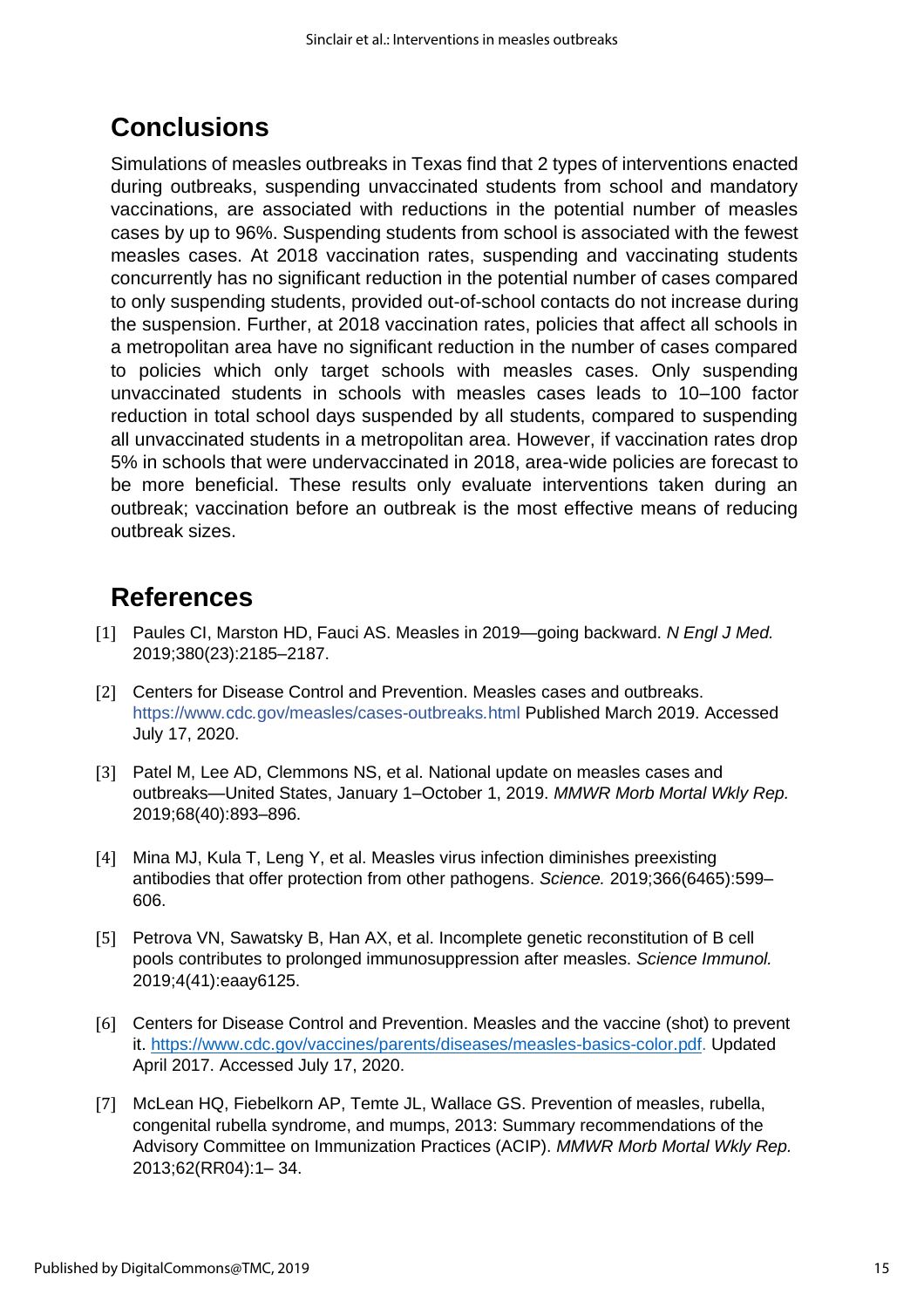- [8] Anderson RM, May RM. Vaccination and herd immunity to infectious diseases. *Nature.*  1985*;*318:323–329.
- [9] Katz SL, Hinman AR. Summary and conclusions: measles elimination meeting, 16–17 March 2000. *J Infect Dis.* 2004;189(suppl 1):S43–S47.
- [10] Cohen E. The US eliminated measles in 2000. The current outbreak could change that. [https://www.cnn.com/2019/08/28/health/us-measles-elimination-status-in](https://www.cnn.com/2019/08/28/health/us-measles-elimination-status-in-jeopardy/index.html)[jeopardy/index.html](https://www.cnn.com/2019/08/28/health/us-measles-elimination-status-in-jeopardy/index.html) Published September 3, 2019. Accessed July 17, 2020.
- [11] HHS Press Office. With end of New York outbreak, United States keeps measles elimination status. [https://www.hhs.gov/about/news/2019/10/04/end-new-york-outbreak](https://www.hhs.gov/about/news/2019/10/04/end-new-york-outbreak-united-states-keeps-measles-elimination-status.html)[united-states-keeps-measles-elimination-status.html](https://www.hhs.gov/about/news/2019/10/04/end-new-york-outbreak-united-states-keeps-measles-elimination-status.html) Published October 4, 2019. Accessed July 17, 2020.
- [12] National Conference of State Legislatures. States with religious and philosophical exemptions from school immunization requirements. <https://www.ncsl.org/research/health/school-immunization-exemption-state-laws.aspx> Published June 26, 2020. Accessed July 17, 2020.
- [13] Plotkin S, Gerber JS, Offit PA. Vaccines and autism: a tale of shifting hypotheses. *Clin Infect Dis.* 2009;48(4):456–461.
- [14] Smith LE, Amlôt R, Weinman J, Yiend J, Rubin GJ. A systematic review of factors affecting vaccine uptake in young children. *Vaccine.* 2017;35(45):6059–6069.
- [15] MacDonald NE; SAGE Working Group on Vaccine Hesitancy. Vaccine hesitancy: definition, scope and determinants. *Vaccine.* 2015;33(34):4161–4164.
- [16] Ernst K, Jacobs ET. Implications of philosophical and personal belief exemptions on reemergence of vaccine-preventable disease: the role of spatial clustering in undervaccination. *Hum Vaccines Immunother.* 2012;8(6):838–841.
- [17] Wang E, Clymer J, Davis-Hayes C, Buttenheim A. Nonmedical exemptions from school immunization requirements: a systematic review. *Am J Public Health.* 2014;104(11):e62–e84.
- [18] Ferrari MJ, Grenfell BT, Strebel PM. Think globally, act locally: the role of local demographics and vaccination coverage in the dynamic response of measles infection to control. *Philos Trans R Soc Lond B Biol Sci.* 2013:368(1623):20120141.
- [19] Clark County Public Health. Public Health declares Clark County measles outbreak over. [https://www.clark.wa.gov/public-health/public-health-declares-clark-county](https://www.clark.wa.gov/public-health/public-health-declares-clark-county-measles-outbreak-over)[measles-outbreak-over](https://www.clark.wa.gov/public-health/public-health-declares-clark-county-measles-outbreak-over) Published April 29, 2019. Accessed July 17, 2020.
- [20] Rockland County press release. Measles outbreak declared over in Rockland. [http://rocklandgov.com/departments/county-executive/press-releases/2019-press](http://rocklandgov.com/departments/county-executive/press-releases/2019-press-releases/measles-outbreak-declared-over-in-rockland/)[releases/measles-outbreak-declared-over-in-rockland/](http://rocklandgov.com/departments/county-executive/press-releases/2019-press-releases/measles-outbreak-declared-over-in-rockland/) Published September 25, 2019. Accessed July 17, 2020.
- [21] NYC Health. Outbreak in Brooklyn, 2018-2019. <https://www1.nyc.gov/site/doh/health/health-topics/measles.page> Published October 2019. Accessed July 17, 2020.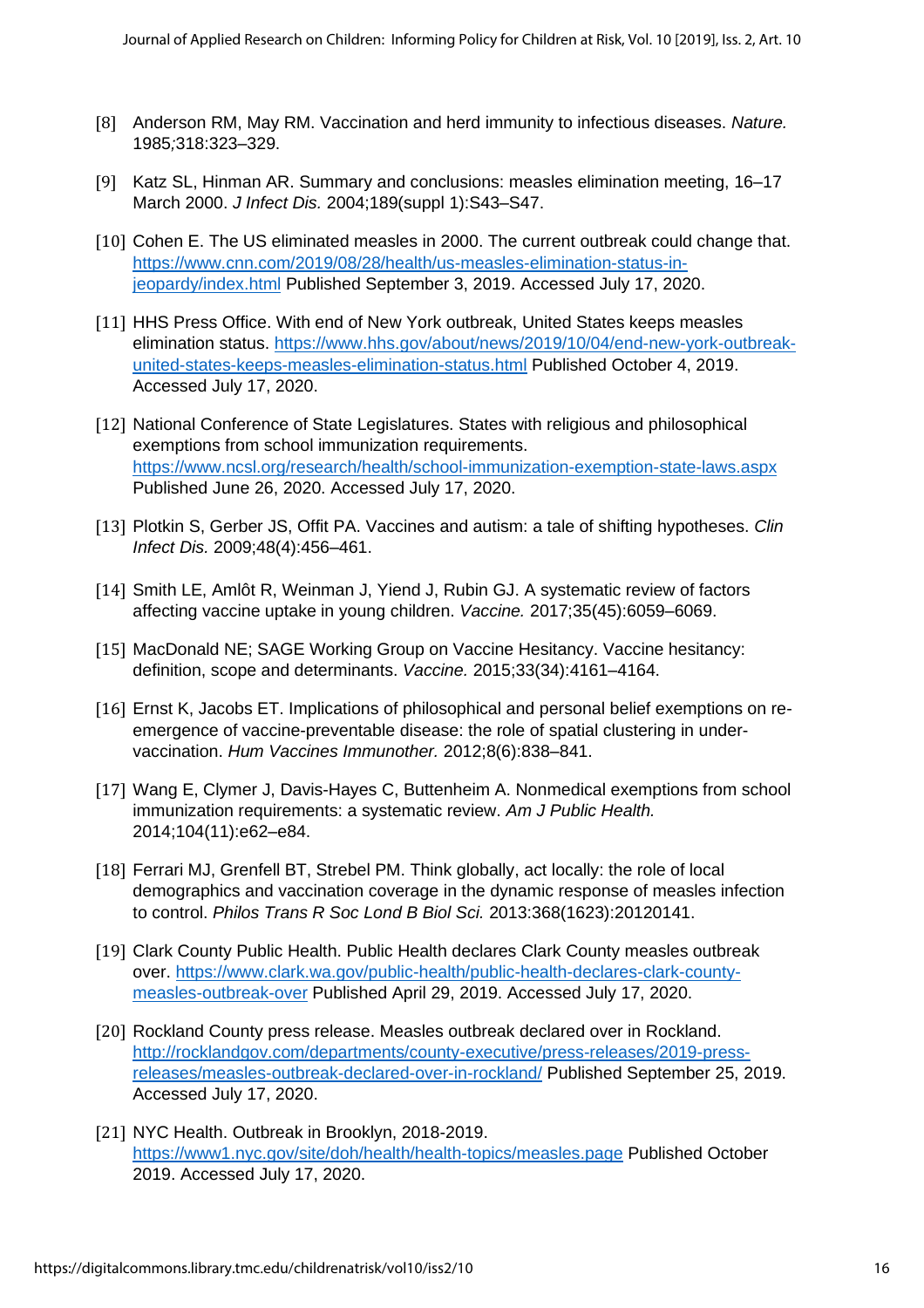- [22] Rockland County press release. [http://rocklandgov.com/departments/county](http://rocklandgov.com/departments/county-executive/press-releases/2018-press-releases/rc-health-commissioner-issues-letter-to-schools-affected-by-conf/)[executive/press-releases/2018-press-releases/rc-health-commissioner-issues-letter-to](http://rocklandgov.com/departments/county-executive/press-releases/2018-press-releases/rc-health-commissioner-issues-letter-to-schools-affected-by-conf/)[schools-affected-by-conf/](http://rocklandgov.com/departments/county-executive/press-releases/2018-press-releases/rc-health-commissioner-issues-letter-to-schools-affected-by-conf/) Published October 18, 2018. Accessed July 17, 2020.
- [23] Day E. Declaration of a local state of emergency for Rockland County. [http://rocklandgov](http://rocklandgov.com/files/3315/5369/6052/Emergency_Signed.pdf)*[.](http://rocklandgov.com/files/3315/5369/6052/Emergency_Signed.pdf)*[com/files/3315/5369/6052/Emergency\\_Signed](http://rocklandgov.com/files/3315/5369/6052/Emergency_Signed.pdf)*[.](http://rocklandgov.com/files/3315/5369/6052/Emergency_Signed.pdf)*[pdf](http://rocklandgov.com/files/3315/5369/6052/Emergency_Signed.pdf) Published March 2019. Accessed July 23, 2020.
- [24] NYC Health press release. Health department issues commissioner's orders to all yeshivas in Williamsburg to exclude unvaccinated students or face violations and possible closure. [https://www1.nyc.gov/site/doh/about/press/pr2019/commissioner](https://www1.nyc.gov/site/doh/about/press/pr2019/commissioner-orders-all-yeshivas-to-exclude-unvaccinated-students.page)[orders-all-yeshivas-to-exclude-unvaccinated-students.page](https://www1.nyc.gov/site/doh/about/press/pr2019/commissioner-orders-all-yeshivas-to-exclude-unvaccinated-students.page) Published April 8, 2019. Accessed July 17, 2020.
- [25] Cantor JD. Mandatory measles vaccination in New York City—reflections on a bold experiment. *N Engl J Med.* 2019;381(2):101–103.
- [26] Thorsen RM. Decision and Order, W.D. v. County of Rockland. Index No. 031783/2019, April 2019.
- [27] Gastañaduy PA, Banerjee E, DeBolt C, et al. Public health responses during measles outbreaks in elimination settings: strategies and challenges. *Hum Vaccines Immunother.* 2018;14(9):2222–2238.
- [28] Governor of the State of Texas. Executive order GA-16, relating to the safe, strategic reopening of select services as the first step to open Texas in response to the COVID-19 disaster. [https://gov.texas.gov/uploads/files/press/EO-GA-](https://gov.texas.gov/uploads/files/press/EO-GA-16_Opening_Texas_COVID-19_FINAL_04-17-2020.pdf)[16\\_Opening\\_Texas\\_COVID-19\\_FINAL\\_04-17-2020.pdf](https://gov.texas.gov/uploads/files/press/EO-GA-16_Opening_Texas_COVID-19_FINAL_04-17-2020.pdf) Issued April 17, 2020. Accessed July 17, 2020.
- [29] Van Lancker W, Parolin Z. COVID-19, school closures, and child poverty: a social crisis in the making. *Lancet Public Health.* 2020;5(5):e243–e244.
- [30] Armitage R, Nellums LB. Considering inequalities in the school closure response to COVID-19. *Lancet Glob Health.* 2020;8(5):e644.
- [31] Bradford WD, Mandich A. Some state vaccination laws contribute to greater exemption rates and disease outbreaks in the United States. *Health Aff.* 2015;34(8):1383–1390.
- [32] Hotez PJ. Texas and its measles epidemics. *PLoS Med.* 2016;13(10):e1002153.
- [33] Legislature of the State of Texas. House Bill No. 2292, Legislative Session: 78(R). <https://capitol.texas.gov/BillLookup/History.aspx?LegSess=78R&Bill=HB2292> May 2003.
- [34] Sinclair DR, Grefenstette JJ, Krauland MG, et al. Forecasted size of measles outbreaks associated with vaccination exemptions for schoolchildren. *JAMA Network Open.* 2019;2(8):e199768–e199768.
- [35] Sarkar S, Zlojutro A, Khan K, Gardner L. Measles resurgence in the USA: how international travel compounds vaccine resistance. *Lancet Infect Dis.* 2019;19(7):684– 686.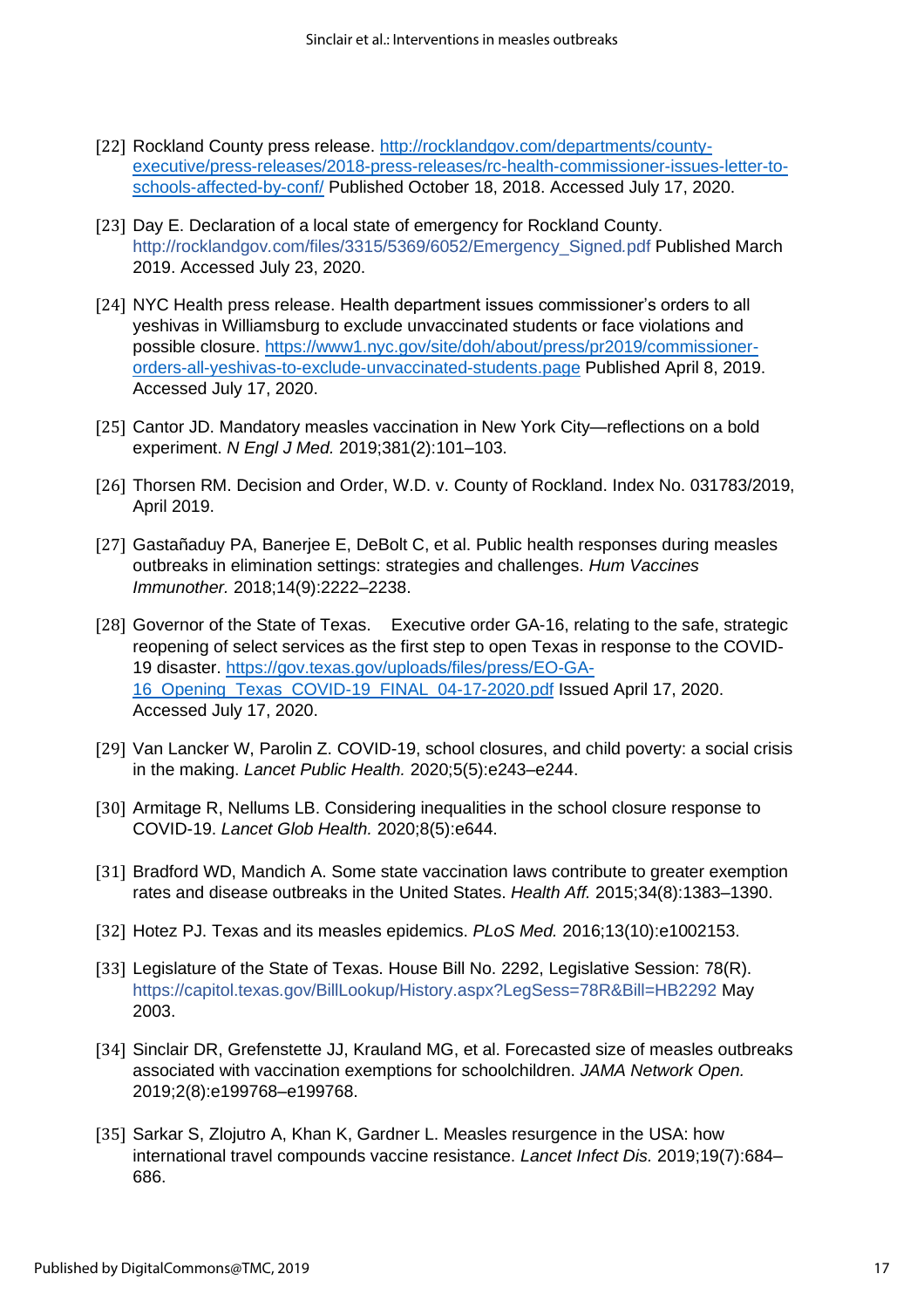- [36] Grefenstette JJ, Brown ST, Rosenfeld R, et al. FRED (A Framework for Reconstructing Epidemic Dynamics): an open-source software system for modeling infectious diseases and control strategies using census-based populations. *BMC Public Health.* 2013;13:940.
- [37] US Census Bureau. Geographic areas reference manual. [https://www.census.gov/programs-surveys/geography/guidance/geographic-areas](https://www.census.gov/programs-surveys/geography/guidance/geographic-areas-reference-manual.html)[reference-manual.html](https://www.census.gov/programs-surveys/geography/guidance/geographic-areas-reference-manual.html) Published November 1994. Revised May 16, 2018. Accessed July 17, 2020.
- [38] Executive Office of the President. OMB Bulletin No. 18-04. Washington, DC: Office of Management and Budget; September 2018.
- [39] RTI US synthetic household population. [https://github.com/PublicHealthDynamicsLab/FRED/blob/FRED](https://github.com/PublicHealthDynamicsLab/FRED/blob/FRED-v2.12.0/doc/2010_synth_pop_ver1_quickstart.pdf)[v2.12.0/doc/2010\\_synth\\_pop\\_ver1\\_quickstart.pdf](https://github.com/PublicHealthDynamicsLab/FRED/blob/FRED-v2.12.0/doc/2010_synth_pop_ver1_quickstart.pdf) Published May 2014. Accessed July 23, 2020.
- [40] Wheaton WD, Cajka JC, Chasteen BM, et al. Synthesized population databases: a US geospatial database for agent-based models. *Methods Rep RTI Press.* 2009;2009(10):905.
- [41] Anderson RM, May RM. Directly transmitted infections diseases: control by vaccination. *Science.* 1982;215(4536):1053–1060.
- [42] Anderson RM, May RM. Age-related changes in the rate of disease transmission: implications for the design of vaccination programmes. *J Hyg.* 1985;94(3):365–436.
- [43] Guerra FM, Bolotin S, Lim G, et al. The basic reproduction number (R0) of measles: a systematic review. *Lancet Infect Dis.* 2017;17(12):e420–e428.
- [44] Ferguson NM, Cummings DAT, Cauchemez S, et al. Strategies for containing an emerging influenza pandemic in Southeast Asia. *Nature.* 2005;437(7056):209-214.
- [45] Ferguson NM, Cummings DAT, Fraser C, Cajka JC, Cooley PC, Burke DS. Strategies for mitigating an influenza pandemic. *Nature.* 2006;442(7101):448-452.
- [46] Bayham J, Fenichel EP. *Capturing Household Transmission in Compartmental Models of Infectious Disease.* Switzerland: Springer International Publishing; 2016:329-349.
- [47] Seither R, Calhoun K, Street EJ, et al. Vaccination coverage for selected vaccines, exemption rates, and provisional enrollment among children in kindergarten—United States, 2016–17 school year. *MMWR Morb Mortal Wkly Rep.* 2017;66(40):1073–1080.
- [48] Texas Department of State and Health Services. 2017-2018 results of annual report of immunization status.<https://www.dshs.texas.gov/immunize/coverage/schools/> Published May 2018. Accessed July 17, 2020.
- [49] Centers for Disease Control and Prevention. *Manual for the Surveillance of Vaccine-Preventable Diseases* (chap 7). [https://www.cdc.gov/vaccines/pubs/surv](https://www.cdc.gov/vaccines/pubs/surv-manual/index.html)[manual/index.html](https://www.cdc.gov/vaccines/pubs/surv-manual/index.html) Published April 1, 2013. Accessed July 17, 2020.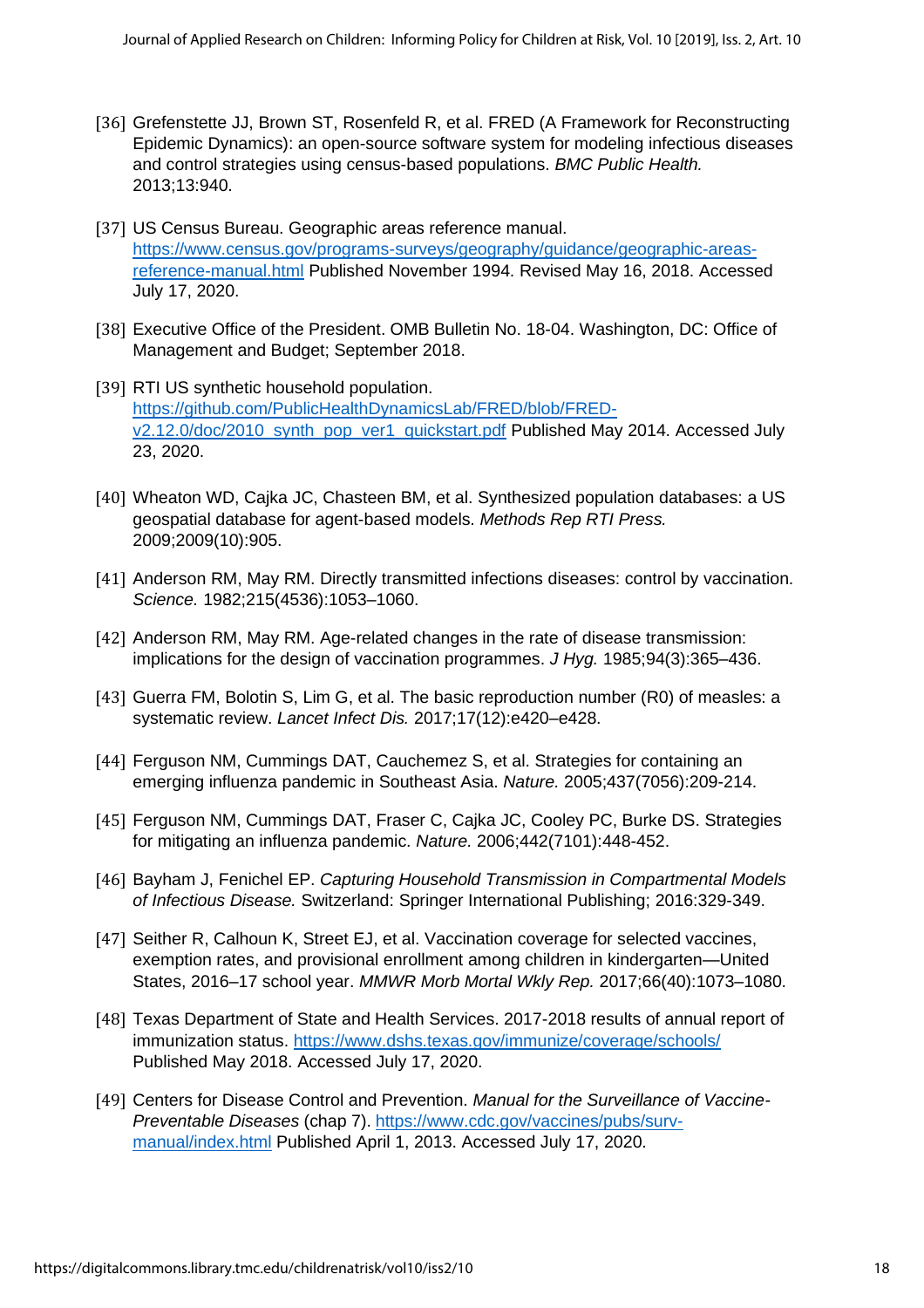- [50] Lebo EJ, Kruszon-Moran DM, Marin M, et al. Seroprevalence of measles, mumps, rubella and varicella antibodies in the United States population, 2009–2010. *Open Forum Infect Dis.* 2015;2(1):ofv006.
- [51] Hamborsky J., Kroger A, Wolfe S, eds. Measles. In: *Epidemiology and Prevention of Vaccine Preventable Diseases.* 13th ed. Washington, DC: Public Health Foundation; 2015:chap 13.
- [52] Helfand RF, Kebede S, Gary HE, Beyene H, Bellini WJ. Timing of development of measles-specific immunoglobulin M and G after primary measles vaccination. *Clin Vaccine Immunol.* 1999;6(2):178–180.
- [53] Lyon J. Press release. Online. [http://rocklandgov.com/departments/county](http://rocklandgov.com/departments/county-executive/press-releases/2018-press-releases/rockland-county-board-of-health-issues-fines-to-non-compliant-sc/)[executive/press-releases/2018-press-releases/rockland-county-board-of-health-issues](http://rocklandgov.com/departments/county-executive/press-releases/2018-press-releases/rockland-county-board-of-health-issues-fines-to-non-compliant-sc/)[fines-to-non-compliant-sc/](http://rocklandgov.com/departments/county-executive/press-releases/2018-press-releases/rockland-county-board-of-health-issues-fines-to-non-compliant-sc/) (Accessed 3 October 2019), December 2018.
- [54] Gastañaduy PA, Budd J, Fisher N, et al. A measles outbreak in an underimmunized Amish community in Ohio. *N Engl J Med.* 2016;375(14):1343–1354.
- [55] Rogers K. Measles outbreak that sickened 312 in Rockland County, New York, declared over. [https://edition](https://edition.cnn.com/2019/09/25/health/measles-outbreak-over-rockland-county-ny/index.html)*[.](https://edition.cnn.com/2019/09/25/health/measles-outbreak-over-rockland-county-ny/index.html)*[cnn](https://edition.cnn.com/2019/09/25/health/measles-outbreak-over-rockland-county-ny/index.html)*[.](https://edition.cnn.com/2019/09/25/health/measles-outbreak-over-rockland-county-ny/index.html)*[com/2019/09/25/health/measles-outbreak-over](https://edition.cnn.com/2019/09/25/health/measles-outbreak-over-rockland-county-ny/index.html)[rockland-county-ny/index](https://edition.cnn.com/2019/09/25/health/measles-outbreak-over-rockland-county-ny/index.html)*[.](https://edition.cnn.com/2019/09/25/health/measles-outbreak-over-rockland-county-ny/index.html)*[html](https://edition.cnn.com/2019/09/25/health/measles-outbreak-over-rockland-county-ny/index.html) Updated September 25, 2019. Accessed July 17, 2020.
- [56] Liu F, Enanoria WTA, Zipprich J, et al. The role of vaccination coverage, individual behaviors, and the public health response in the control of measles epidemics: an agent-based simulation for California. *BMC Public Health.* 2015;15(1):447.
- [57] D'Ancona F, D'Amario C, Maraglino F, Rezza G, Iannazzo S. The law on compulsory vaccination in Italy: an update 2 years after the introduction. *Eurosurveillance.* 2019;24(26).
- [58] Partouche H, Gilberg S, Renard V, Saint-Lary O. Mandatory vaccination of infants in France: is that the way forward? *Eur J Gen Pract.* 2019;25(1):49–54.
- [59] De Serres G, Boulianne N, Meyer F, Ward BJ. Measles vaccine efficacy during an outbreak in a highly vaccinated population: incremental increase in protection with age at vaccination up to 18 months. *Epidemiol Infect.* 1995;115(2):315–323.
- [60] Sutcliffe PA, Rea E. Outbreak of measles in a highly vaccinated secondary school population. *Can Med Assoc J.* 1996;155(10):1407–1413.
- [61] Vitek CR, Aduddell M, Brinton MJ, Hoffman RE, Redd SC. Increased protections during a measles outbreak of children previously vaccinated with a second dose of measlesmumps-rubella vaccine. *Pediatr Infect Dis J.* 1999;18(7):620–623.
- [62] Yeung LF, Lurie P, Dayan G, et al. A limited measles outbreak in a highly vaccinated US boarding school. *Pediatrics.* 2005;116(6):1287–1291.
- [63] Uzicanin A, Zimmerman L. Field effectiveness of live attenuated measles-containing vaccines: a review of published literature. *J Infect Dis.* 2011;204(suppl 1):S133–S148.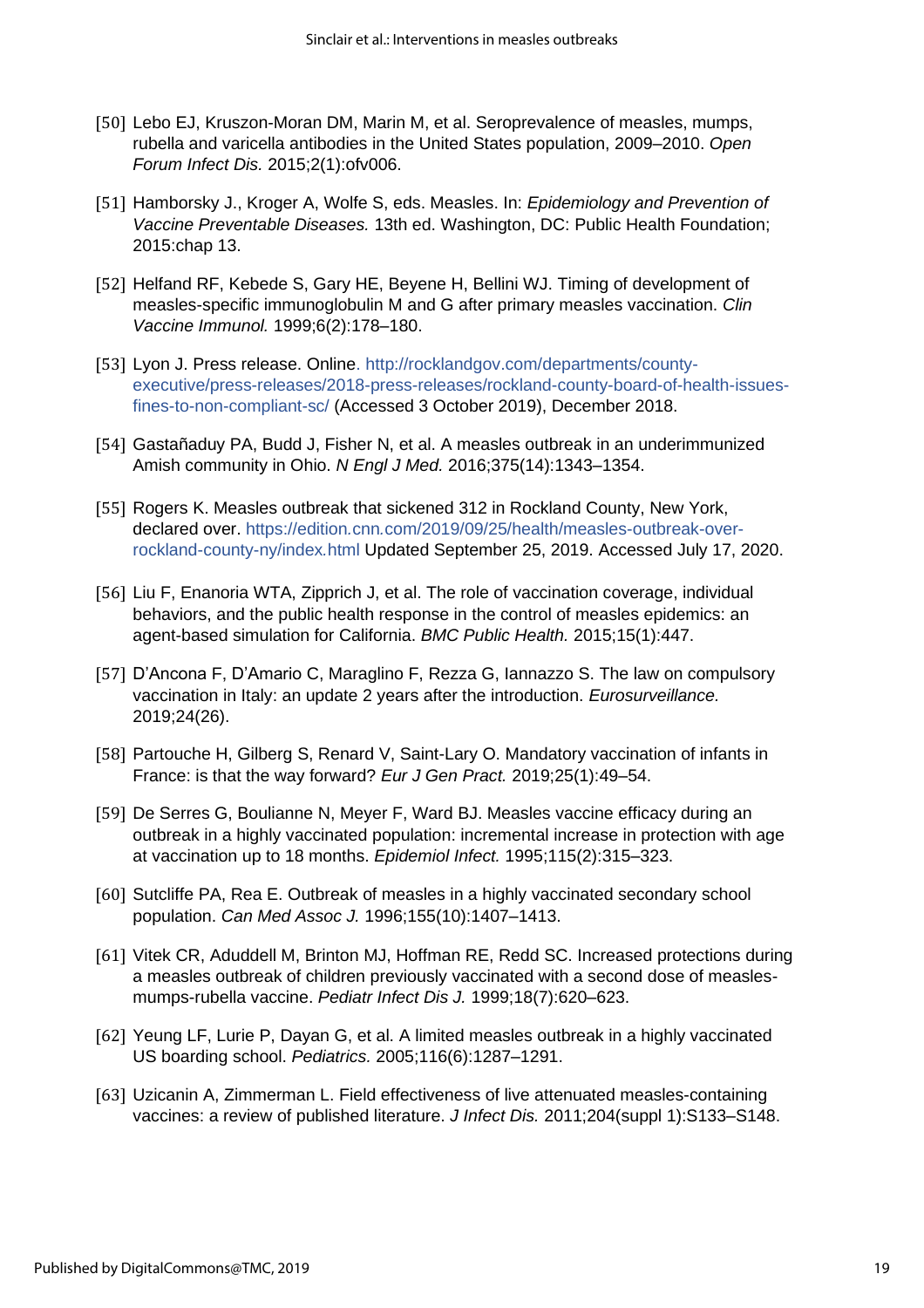- [64] De Serres G, Boulianne N, Defay F, et al. Higher risk of measles when the first dose of a 2-dose schedule of measles vaccine is given at 12-14 months versus 15 months of age. *Clin Infect Dis.* 2012;55(3):394–402.
- [65] Zipprich J, Winter K, Hacker J, Xia D, Watt J, Harriman K. Measles outbreak-California, December 2014–February 2015. *MMWR Morb Mortal Wkly Rep.* 2015;64(06):153–154.
- [66] Staggs W, Graves C, Ellsworth D, et al. Import-associated measles outbreak—Indiana, May–June 2005. *MMWR Morb Mortal Wkly Rep.* 2005;54(42):1073–1075.
- [67] Arciuolo RJ, Brantley TR, Asfaw MM, et al. Notes from the field: measles outbreak among members of a religious community—Brooklyn, New York, March–June 2013. *MMWR Morb Mortal Wkly Rep.* 2013;62(36):752–753.
- [68] Hall V, Banerjee E, Kenyon C, et al. Measles outbreak—Minnesota April–May 2017. *MMWR Morb Mortal Wkly Rep.* 2017;66(27):713-717.
- [69] Kermack WO, McKendrick AG. A contribution to the mathematical theory of epidemics. *Proc R Soc A.* 1927;115(772):700–721.
- [70] Evans M. Texas parents fear being outed for seeking vaccine exemptions. *Texas Tribune.* April 2017.
- [71] Legislature of the State of Texas. House Bill No. 2249, Legislative Session: 85(R). [https://capitol](https://capitol.texas.gov/BillLookup/History.aspx?LegSess=85R&Bill=HB2249)*[.](https://capitol.texas.gov/BillLookup/History.aspx?LegSess=85R&Bill=HB2249)*[texas](https://capitol.texas.gov/BillLookup/History.aspx?LegSess=85R&Bill=HB2249)*[.](https://capitol.texas.gov/BillLookup/History.aspx?LegSess=85R&Bill=HB2249)*[gov/BillLookup/History](https://capitol.texas.gov/BillLookup/History.aspx?LegSess=85R&Bill=HB2249)*[.](https://capitol.texas.gov/BillLookup/History.aspx?LegSess=85R&Bill=HB2249)*[aspx?LegSess=85R&Bill=HB2249](https://capitol.texas.gov/BillLookup/History.aspx?LegSess=85R&Bill=HB2249) May 2017.
- [72] Legislature of the State of Texas. Senate Bill No. 329, Legislative Session: 86(R). [https://capitol](https://capitol.texas.gov/BillLookup/History.aspx?LegSess=86R&Bill=SB329)*[.](https://capitol.texas.gov/BillLookup/History.aspx?LegSess=86R&Bill=SB329)*[texas](https://capitol.texas.gov/BillLookup/History.aspx?LegSess=86R&Bill=SB329)*[.](https://capitol.texas.gov/BillLookup/History.aspx?LegSess=86R&Bill=SB329)*[gov/BillLookup/History](https://capitol.texas.gov/BillLookup/History.aspx?LegSess=86R&Bill=SB329)*[.](https://capitol.texas.gov/BillLookup/History.aspx?LegSess=86R&Bill=SB329)*[aspx?LegSess=86R&Bill=SB329](https://capitol.texas.gov/BillLookup/History.aspx?LegSess=86R&Bill=SB329) April 2019.
- [73] Executive Office of the President. OMB Bulletin No. 15-01. Washington DC: Office of Management and Budget; July 2015.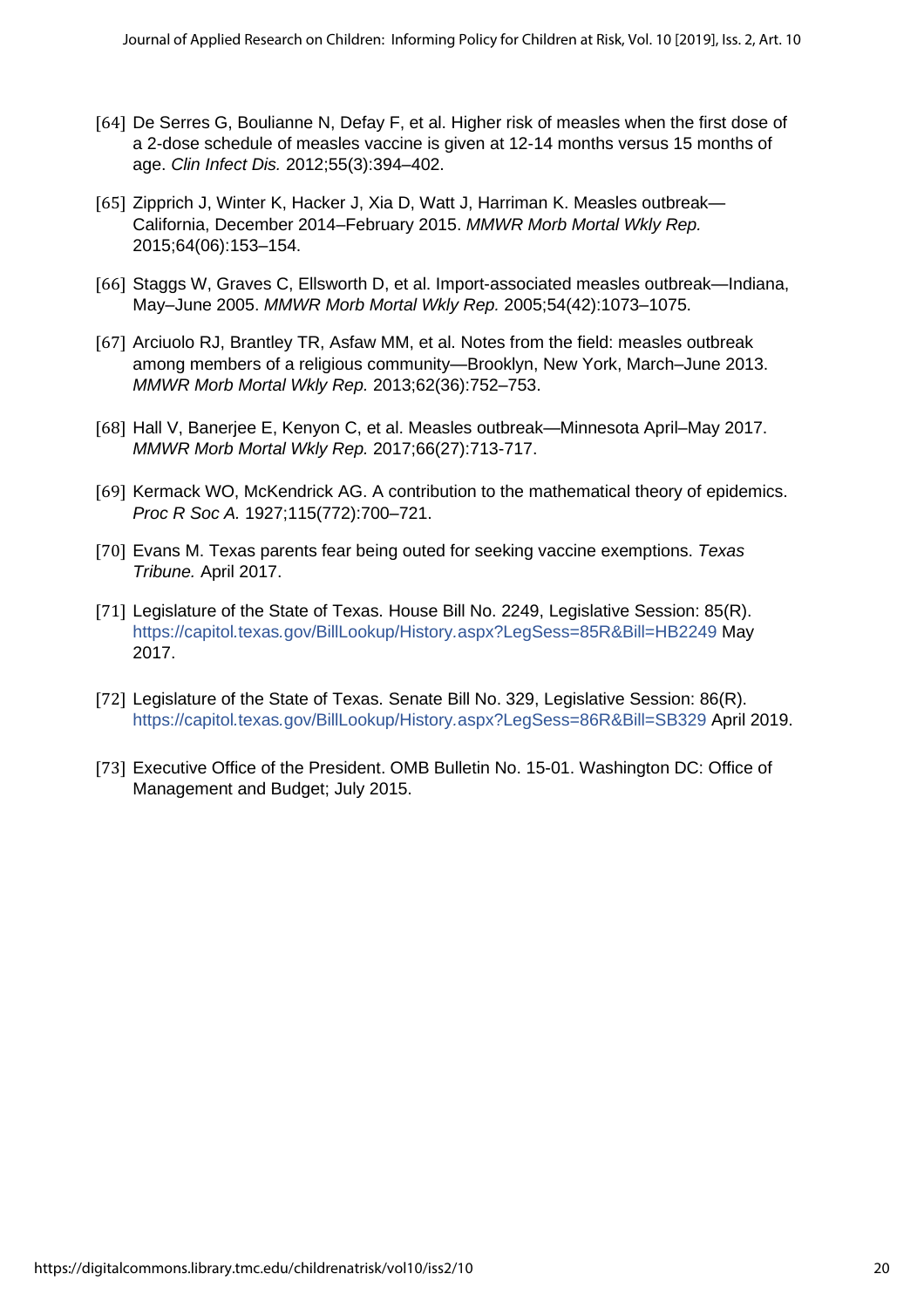Appendix 1. Forecast number of cases with 2018 vaccination rates. Forecast number of measles cases with different policy interventions are provided. Forecasts use 2018 school vaccination rates in 6 Texas metropolitan statistical areas (MSAs). Forecasts with different interventions are provided. Values are the 95th percentile in cases from 1000 simulations, which we assume to be a plausible worst-case scenario. Confidence interval on the 95th percentile value, calculated using a nonparametric bootstrap estimate, is provided in parentheses.

| Intervention                                                                                  | Austin-<br>Round Rock-<br>Georgetown | Beaumont-<br>Port Arthur | Dallas-<br>Fort Worth-<br>Arlington | Houston-<br>Sugar Land-<br>Baytown | Midland           | Tyler             |
|-----------------------------------------------------------------------------------------------|--------------------------------------|--------------------------|-------------------------------------|------------------------------------|-------------------|-------------------|
| None                                                                                          | 527                                  | 11                       | 477                                 | 53                                 | 22                | 146               |
|                                                                                               | $(466-572)$                          | $(9 - 11)$               | $(462 - 497)$                       | $(44 - 81)$                        | $(18 - 25)$       | $(141 - 160)$     |
| Suspend unvaccinated                                                                          | 19                                   | 9                        | 26                                  | 17                                 | 12                | 19                |
| students if measles in school                                                                 | $(17 - 21)$                          | $(8-9)$                  | $(20 - 28)$                         | $(15 - 20)$                        | $(11 - 13)$       | $(17 - 20)$       |
| Suspend unvaccinated<br>students if measles in area<br>then unsuspend by case free<br>schools | 18<br>$(16 - 20)$                    | 9<br>$(8-9)$             | 24<br>$(20 - 27)$                   | 16<br>$(14 - 20)$                  | 12<br>$(11 - 13)$ | 18<br>$(17-19)$   |
| Suspend unvaccinated                                                                          | 17                                   | 8                        | 23                                  | 16                                 | 12                | 18                |
| students if measles in area                                                                   | $(15 - 20)$                          | $(8-9)$                  | $(19 - 26)$                         | $(14 - 18)$                        | $(11 - 13)$       | $(16 - 19)$       |
| Vaccinate unvaccinated                                                                        | 49                                   | 10                       | 75                                  | 32                                 | 15                | 42                |
| students if measles in school                                                                 | $(43 - 59)$                          | $(8-12)$                 | $(67 - 84)$                         | $(27 - 41)$                        | $(14 - 17)$       | $(36 - 44)$       |
| Vaccinate unvaccinated                                                                        | 50                                   | 9                        | 60                                  | 24                                 | 16                | 38                |
| students if measles in area                                                                   | $(43 - 53)$                          | $(8 - 10)$               | $(55 - 71)$                         | $(20 - 29)$                        | $(14 - 17)$       | $(35 - 42)$       |
| Suspend & vaccinate<br>unvaccinated students if<br>measles in school                          | 18<br>$(16 - 20)$                    | 9<br>$(7-9)$             | 22<br>$(20 - 25)$                   | 17<br>$(14 - 18)$                  | 12<br>$(10-13)$   | 19<br>$(16 - 18)$ |
| Suspend & vaccinate<br>unvaccinated students if<br>measles in area                            | 18<br>$(17 - 20)$                    | 8<br>$(8 - 10)$          | 22<br>$(20 - 25)$                   | 16<br>$(15 - 19)$                  | 12<br>$(10-13)$   | 17<br>$(17 - 20)$ |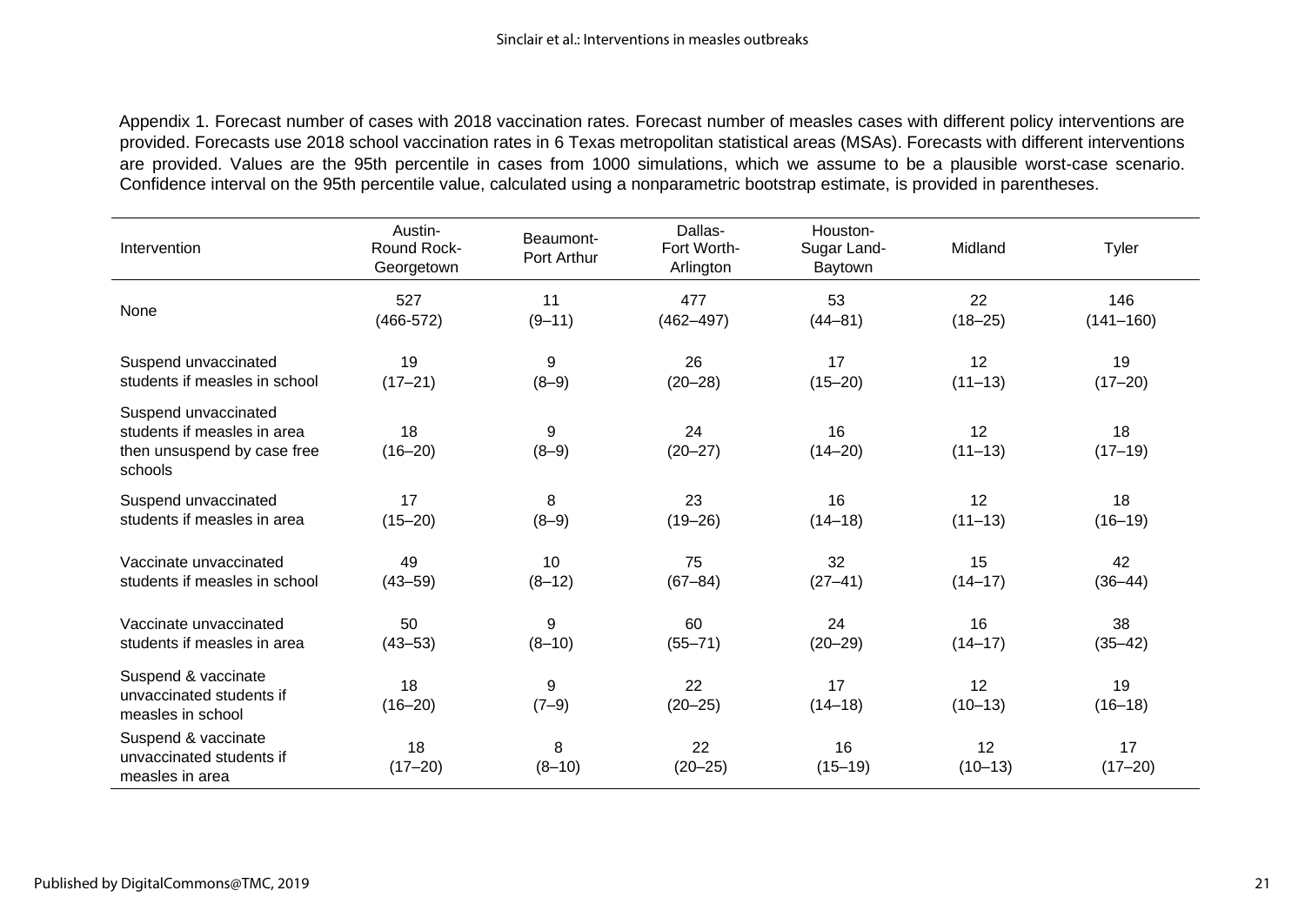Appendix 2. Forecast number of cases if vaccination rates drop 5% in schools which, in 2018, are undervaccinated**.** Forecast number of measles cases with different policy interventions are provided. Forecasts use a 5% drop from 2018 school vaccination rates in schools which, in 2018, are undervaccinated, for 6 Texas metropolitan statistical areas (MSAs). Forecasts with different interventions are provided. Values are the 95th percentile in cases from 1000 simulations, which we assume to be a plausible worst-case scenario. Confidence interval on the 95th percentile value, calculated using a nonparametric bootstrap estimate, is provided in parentheses.

| Intervention                                                                                  | Austin-<br><b>Round Rock-</b><br>Georgetown | Beaumont-Port<br>Arthur | Dallas-<br>Fort Worth-<br>Arlington | Houston-Sugar<br>Land-Baytown | Midland           | Tyler             |
|-----------------------------------------------------------------------------------------------|---------------------------------------------|-------------------------|-------------------------------------|-------------------------------|-------------------|-------------------|
| None                                                                                          | 1503                                        | 103                     | 1445                                | 1634                          | 152               | 337               |
|                                                                                               | $(1295 - 1691)$                             | $(91 - 126)$            | $(1213 - 1596)$                     | $(1436 - 1848)$               | $(127 - 165)$     | $(306 - 359)$     |
| Suspend unvaccinated                                                                          | 34                                          | 21                      | 35                                  | 45                            | 22                | 24                |
| students if measles in school                                                                 | $(31 - 39)$                                 | $(19 - 23)$             | $(30 - 41)$                         | $(39 - 52)$                   | $(21 - 25)$       | $(21 - 26)$       |
| Suspend unvaccinated<br>students if measles in area<br>then unsuspend by case free<br>schools | 29<br>$(27-33)$                             | 17<br>$(15 - 19)$       | 32<br>$(28 - 36)$                   | 31<br>$(28 - 35)$             | 19<br>$(16 - 20)$ | 22<br>$(20 - 24)$ |
| Suspend unvaccinated                                                                          | 24                                          | 15                      | 24                                  | 22                            | 16                | 20                |
| students if measles in area                                                                   | $(21 - 26)$                                 | $(14 - 17)$             | $(21 - 27)$                         | $(20 - 24)$                   | $(15 - 18)$       | $(18 - 22)$       |
| Vaccinate unvaccinated                                                                        | 132                                         | 38                      | 157                                 | 185                           | 44                | 61                |
| students if measles in school                                                                 | $(113 - 153)$                               | $(31 - 40)$             | $(115 - 181)$                       | $(154 - 210)$                 | $(39 - 49)$       | $(54 - 72)$       |
| Vaccinate unvaccinated                                                                        | 49                                          | 25                      | 44                                  | 41                            | 29                | 42                |
| students if measles in area                                                                   | $(43 - 53)$                                 | $(22 - 26)$             | $(36 - 50)$                         | $(38 - 45)$                   | $(28 - 32)$       | $(38 - 49)$       |
| Suspend & vaccinate<br>unvaccinated students if<br>measles in school                          | 33<br>$(30 - 37)$                           | 17<br>$(16 - 20)$       | 34<br>$(31 - 36)$                   | 39<br>$(35 - 46)$             | 21<br>$(18 - 24)$ | 23<br>$(21 - 26)$ |
| Suspend & vaccinate<br>unvaccinated students if<br>measles in area                            | 22<br>$(20 - 24)$                           | 14<br>$(13 - 16)$       | 20<br>$(19 - 22)$                   | 22<br>$(20 - 23)$             | 15<br>$(14 - 16)$ | 18<br>$(17 - 20)$ |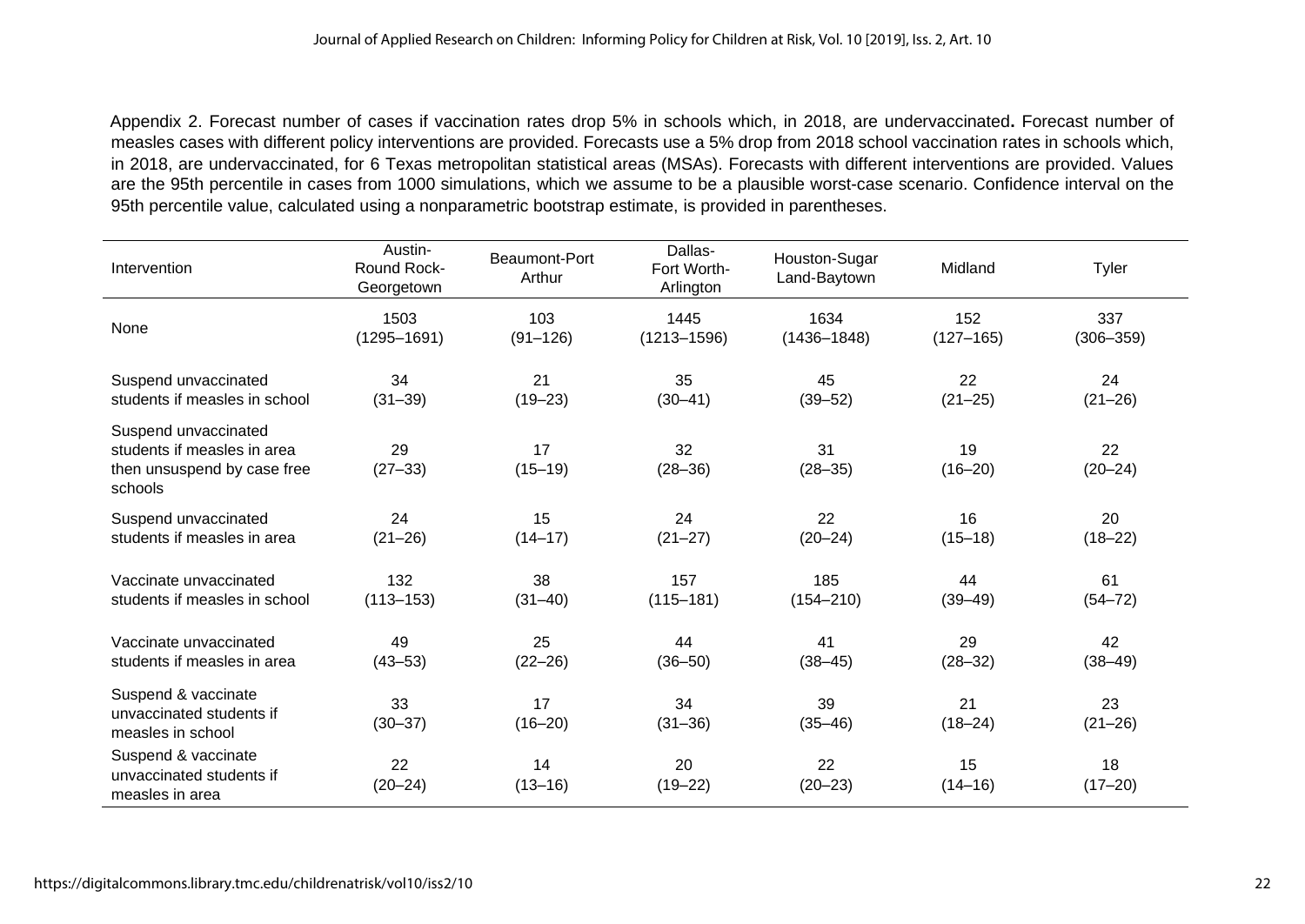Appendix 3. Forecast number of student-days suspended after measles introductions (1000s). Forecasts use the 2018 school vaccination rates in 6 Texas metropolitan statistical areas (MSAs). The total number of days each unvaccinated student was suspended from their school was summed for 4 intervention scenarios that mandate student suspensions. Values are the 95th percentile in cases from 1000 simulations, which we assume to be a plausible worst-case scenario. Confidence interval on the 95th percentile value, calculated using a nonparametric bootstrap estimate, is provided in parentheses.

| Intervention                                                 | Austin-<br><b>Round Rock-</b><br>Georgetown | Beaumont-<br>Port Arthur | Dallas-<br>Fort Worth-<br>Arlington | Houston-<br>Sugar Land-<br>Baytown | Midland              | Tyler                    |
|--------------------------------------------------------------|---------------------------------------------|--------------------------|-------------------------------------|------------------------------------|----------------------|--------------------------|
| Suspend unvaccinated<br>students if measles in<br>school     | 6.2<br>$5.7 - 6.7$                          | 0.9<br>$(0.8 - 1.1)$     | 9.1<br>$(7.9 - 10.7)$               | 4.8<br>$(4.0 - 6.7)$               | 1.0<br>$(0.9 - 1.0)$ | 4.5<br>$(4.3 - 4.7)$     |
| Suspend unvaccinated<br>students if measles in<br>area       | 237.7<br>$(225.2 - 254.4)$                  | 19.8<br>$(17.8 - 20.3)$  | 789.5<br>$(747.6 - 827.3)$          | 1132.5<br>$(1053.9 - 1214.8)$      | 6.8<br>$(6.4 - 7.1)$ | 20.0<br>$(18.8 - 20.7)$  |
| Suspend & vaccinate<br>unvaccinated students if<br>in school | 4.5<br>$(4.0 - 5.1)$                        | 0.7<br>$(0.5 - 0.8)$     | 6.9<br>$(5.9 - 7.3)$                | 4.0<br>$(3.2 - 4.5)$               | 0.7<br>$(0.7 - 0.8)$ | 3.2<br>$(3.1 - 3.4)$     |
| Suspend & vaccinate<br>unvaccinated students if<br>in area   | 195.9<br>$(184.7 - 209.5)$                  | 12.9<br>$(11.9 - 13.6)$  | 626.7<br>$(587.4 - 690.6)$          | 843.8<br>$(762.7 - 918.2)$         | 5.1<br>$(4.7 - 5.3)$ | 16.5<br>$(14.80 - 17.6)$ |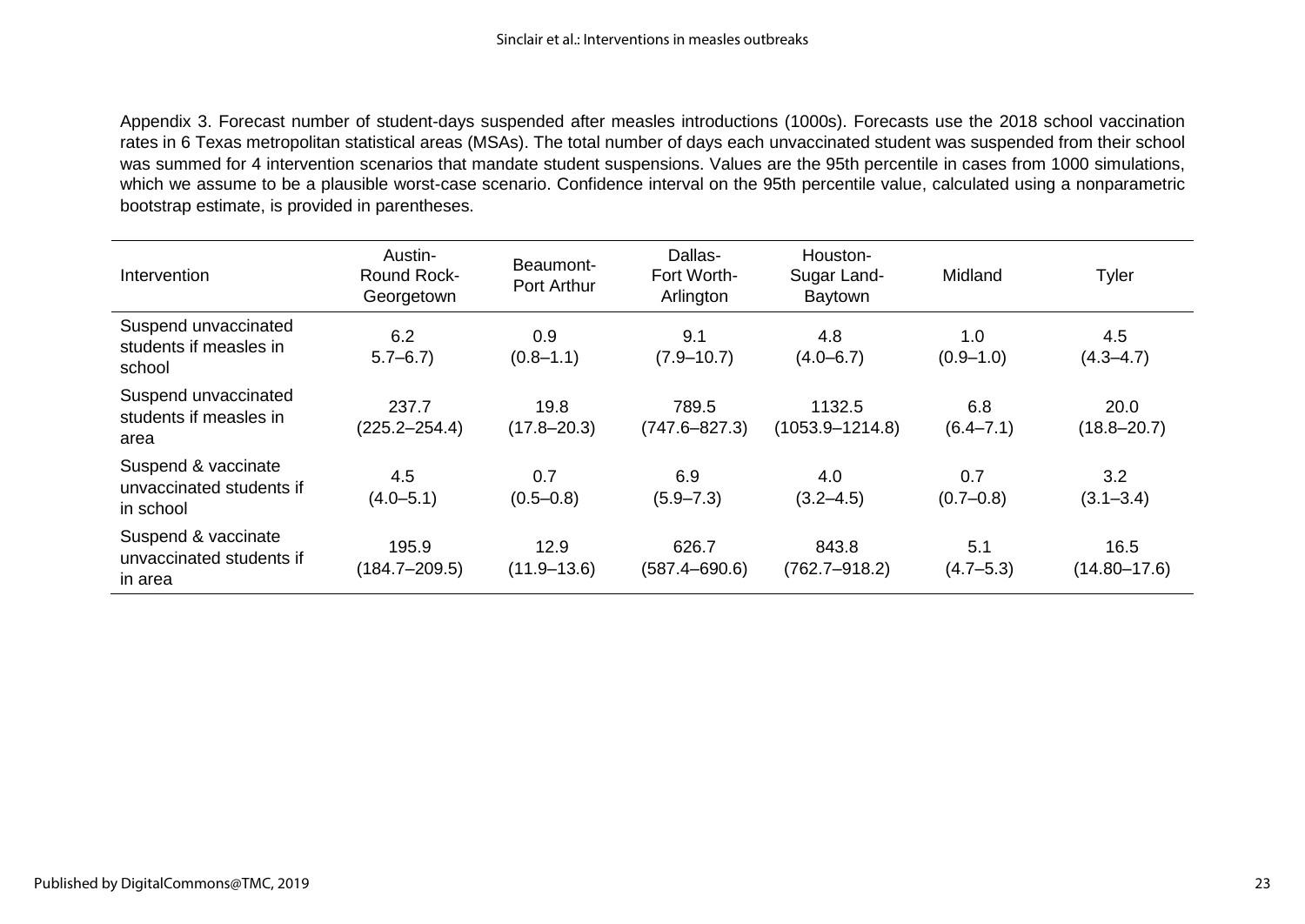Appendix 4. Forecast number of student-days suspended after measles introductions (1000s). Forecasts use a 5% drop from 2018 school vaccination rates in schools which, in 2018, are undervaccinated for six Texas metropolitan statistical areas (MSAs). The total number of days each unvaccinated student was suspended from their school was summed for 4 intervention scenarios that mandate student suspensions. Values are the 95th percentile in cases from 1000 simulations, which we assume to be a plausible worst-case scenario. Confidence interval on the 95th percentile value, calculated using a nonparametric bootstrap estimate, is provided in parentheses.

| Intervention                                                 | Austin-<br><b>Round Rock-</b><br>Georgetown | Beaumont-<br>Port Arthur   | Dallas-<br>Fort Worth-<br>Arlington | Houston-<br>Sugar Land-<br>Baytown | Midland                 | Tyler                   |
|--------------------------------------------------------------|---------------------------------------------|----------------------------|-------------------------------------|------------------------------------|-------------------------|-------------------------|
| Suspend unvaccinated.<br>students if measles in<br>school    | 20.0<br>$(17.9 - 21.7)$                     | 7.3<br>$(6.5 - 8.3)$       | 19.1<br>$(15.9 - 22.5)$             | 32.0<br>$(26.5 - 38.2)$            | 8.3<br>$(7.5 - 9.3)$    | 8.0<br>$(7.2 - 8.6)$    |
| Suspend unvaccinated<br>students if measles in<br>area       | 1000.0<br>$(915.9 - 1070.8)$                | 135.8<br>$(123.1 - 141.2)$ | 4640.1<br>$(4384.7 - 4898.6)$       | 5101.1<br>$(4808.8 - 5536.2)$      | 86.2 (81.8-90.2)        | 62.4<br>$(58.6 - 65.6)$ |
| Suspend & vaccinate<br>unvaccinated students if<br>in school | 13.6<br>$(12.4 - 15.3)$                     | 4.7<br>$(4.2 - 5.3)$       | 13.7<br>$(12.1 - 15.0)$             | 20.6<br>$(17.8 - 23.4)$            | 5.5<br>$(5.1 - 5.8)$    | 5.5<br>$(5.0 - 6.2)$    |
| Suspend & vaccinate<br>unvaccinated students if<br>in area   | 736.9<br>$(705.5 - 797.5)$                  | 87.8<br>$(83.0 - 95.6)$    | 3316.0<br>$(3178.5 - 3481.8)$       | 3752.2<br>$(3574.8 - 4010.3)$      | 59.8<br>$(56.2 - 64.3)$ | 46.0<br>$(43.3 - 48.0)$ |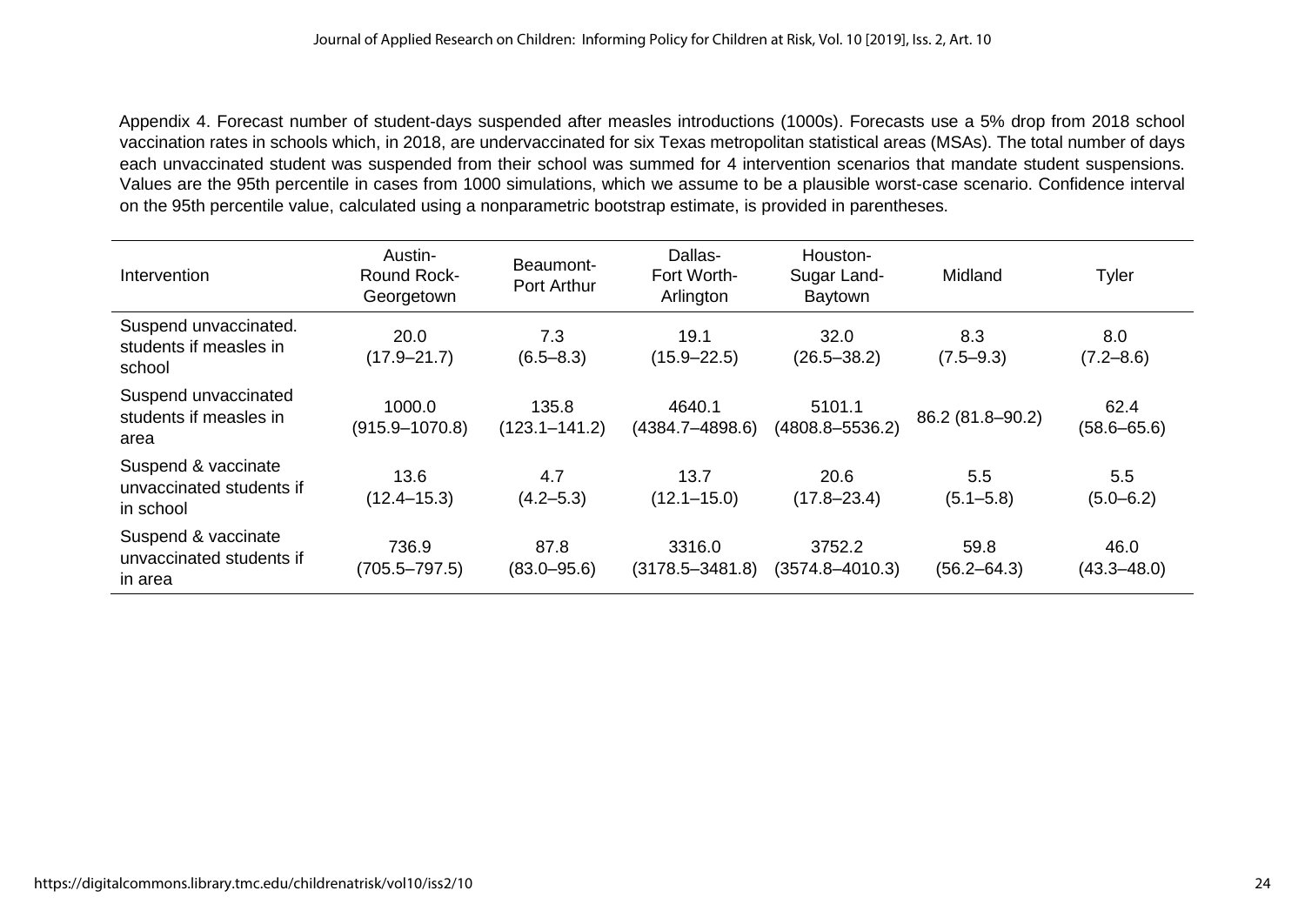Appendix 5. Forecast outbreak sizes if interventions are applied only to "refusers" (1000s), compared to when interventions are applied to both refusers and students who are medically ineligible for vaccination. Forecasts given for 2018 vaccination rates, and for a 5% drop from 2018 school vaccination rates in schools which, in 2018, are undervaccinated. Forecasts for different intervention policies in Austin-Round Rock-Georgetown. Values are the 95th percentile in cases from 1000 simulations, which we assume to be a plausible worst-case scenario. Confidence interval on the 95th percentile value is provided in parentheses.

|                                  | 2018 vaccination rate                |               | 2018 vaccination rate -5%            |               |  |
|----------------------------------|--------------------------------------|---------------|--------------------------------------|---------------|--|
| Intervention                     | Refusers and<br>medically ineligible | Refusers only | Refusers and<br>medically ineligible | Refusers only |  |
| None                             | 527<br>$(466 - 572)$                 | n/a           | 1503<br>$(1295 - 1691)$              | n/a           |  |
| Suspend unvaccinated students if | 19                                   | 18            | 34                                   | 34            |  |
| measles in school                | $(17 - 21)$                          | $(17-18)$     | $(31 - 39)$                          | $(31 - 38)$   |  |
| Suspend unvaccinated students if | 17                                   | 18            | 24                                   | 23            |  |
| measles in area                  | $(15 - 20)$                          | $(16 - 18)$   | $(21 - 26)$                          | $(22 - 24)$   |  |
| Suspend & vaccinate unvaccinated | 18                                   | 18            | 33                                   | 33            |  |
| students if in school            | $(16 - 20)$                          | $(17-18)$     | $(30 - 37)$                          | $(31 - 35)$   |  |
| Suspend & vaccinate unvaccinated | 18                                   | 21            | 22                                   | 21            |  |
| students if in area              | $(17 - 20)$                          | $(18 - 21)$   | $(20 - 24)$                          | $(19 - 22)$   |  |